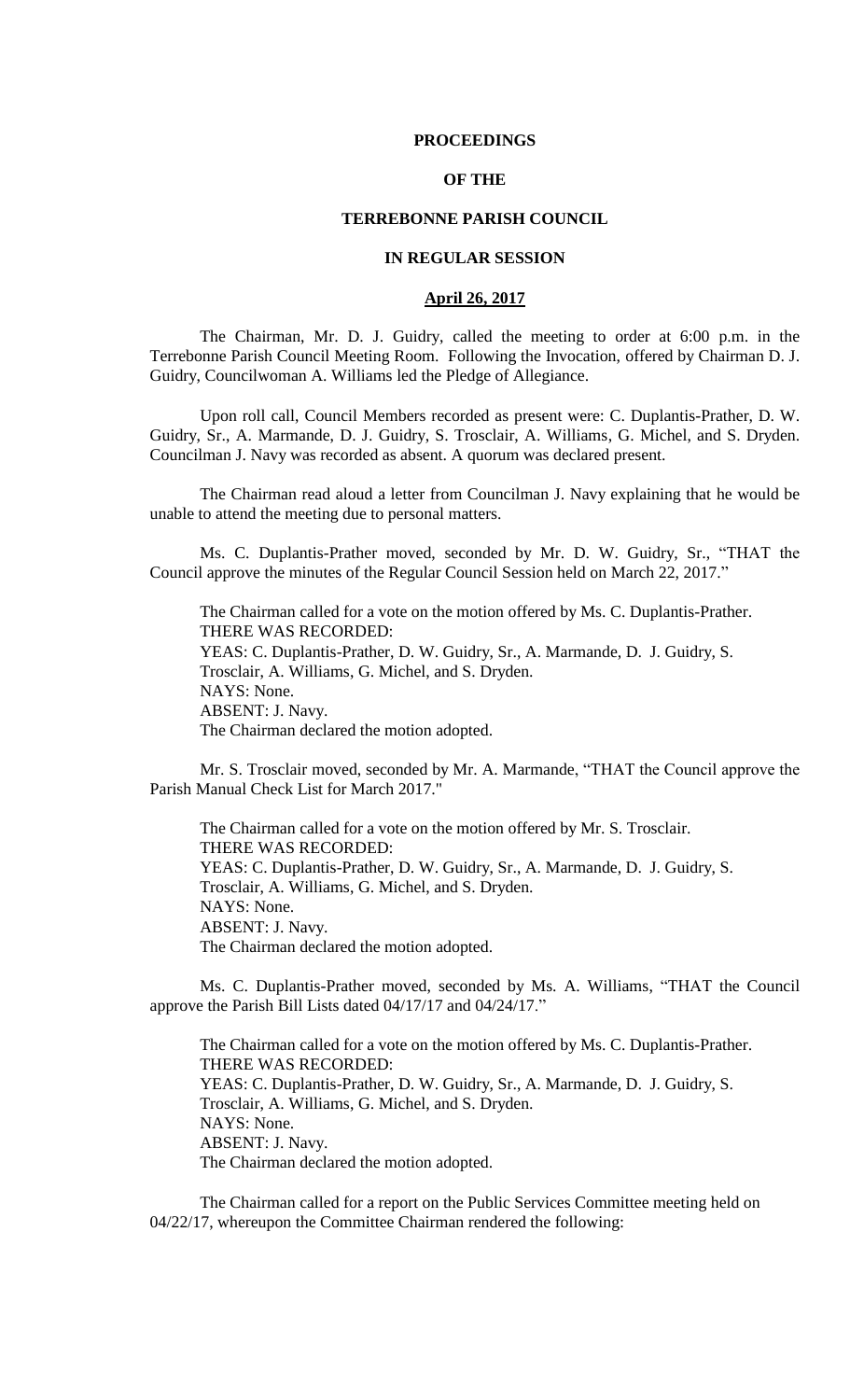## **PUBLIC SERVICES COMMITTEE**

#### **APRIL 24, 2017**

The Chairman, Alidore "Al" Marmande, called the Public Services Committee meeting to order at 6:13 p.m. in the Terrebonne Parish Council Meeting Room with an Invocation offered by Committee member S. Trosclair and the Pledge of Allegiance led by Committee member S. Dryden. Upon roll call, Committee Members recorded as present were: C. Duplantis-Prather, D. W. Guidry, Sr., A. Marmande, D. J. Guidry, S. Trosclair, A. Williams, G. Michel and S. Dryden. Councilman J. Navy was recorded as absent. A quorum was declared present.

OFFERED BY: MS. C. DUPLANTIS-PRATHER SECONDED BY: MR. D. W. GUIDRY, SR.

# **RESOLUTION NO. 17-148**

**WHEREAS**, each year, a Road Maintenance Priority List is adopted by the Parish Government as a requirement to receive allocations from the State Transportation Trust Fund, and

**WHEREAS**, this list includes the length and width of a roadway, District in which the road or street is located, Priority Rating and other pertinent information, and

**WHEREAS**, the Parish Administration has devised a 2017 Road Maintenance Priority List for review by the Council.

**NOW, THEREFORE BE IT RESOLVED** by the Terrebonne Parish Council (Public Services Committee), on behalf of the Terrebonne Parish Consolidated Government, that the attached 2017 Road Maintenance Priority List prepared by the Parish Administration be accepted and approved as submitted.

#### **THERE WAS RECORDED:**

YEAS: C. Duplantis-Prather, D. W. Guidry, Sr., A. Marmande, D. J. Guidry, S. Trosclair, A. Williams, G. Michel, and S. Dryden. NAYS: None. ABSTAINING: None. ABSENT: J. Navy. The Chairwoman declared the resolution adopted on this the 24th day of April 2017.

\* \* \* \* \* \* \* \* \*

Parish President G. Dove announced that the Schriever Overpass lighting repairs recently began; nothing that this project is being done "in-house", without requiring a budget amendment. Special thanks to Parish Manager A. Levron and Utilities Director Ernest Brown and their staffs for all of their hard work.

OFFERED BY: MR. S. TROSCLAIR SECONDED BY: MR. S. DRYDEN

# **RESOLUTION NO. 17-149**

Authorizing the execution of Change Order No. 4 (Balancing) to the Construction Agreement for Parish Project No. 10-SEW-96, Ashland Wetland Assimilation Discharge System Project, CWSRF Contract No. 221492-01, contingent upon the approval of the Louisiana Department of Environmental Quality (LA DEQ).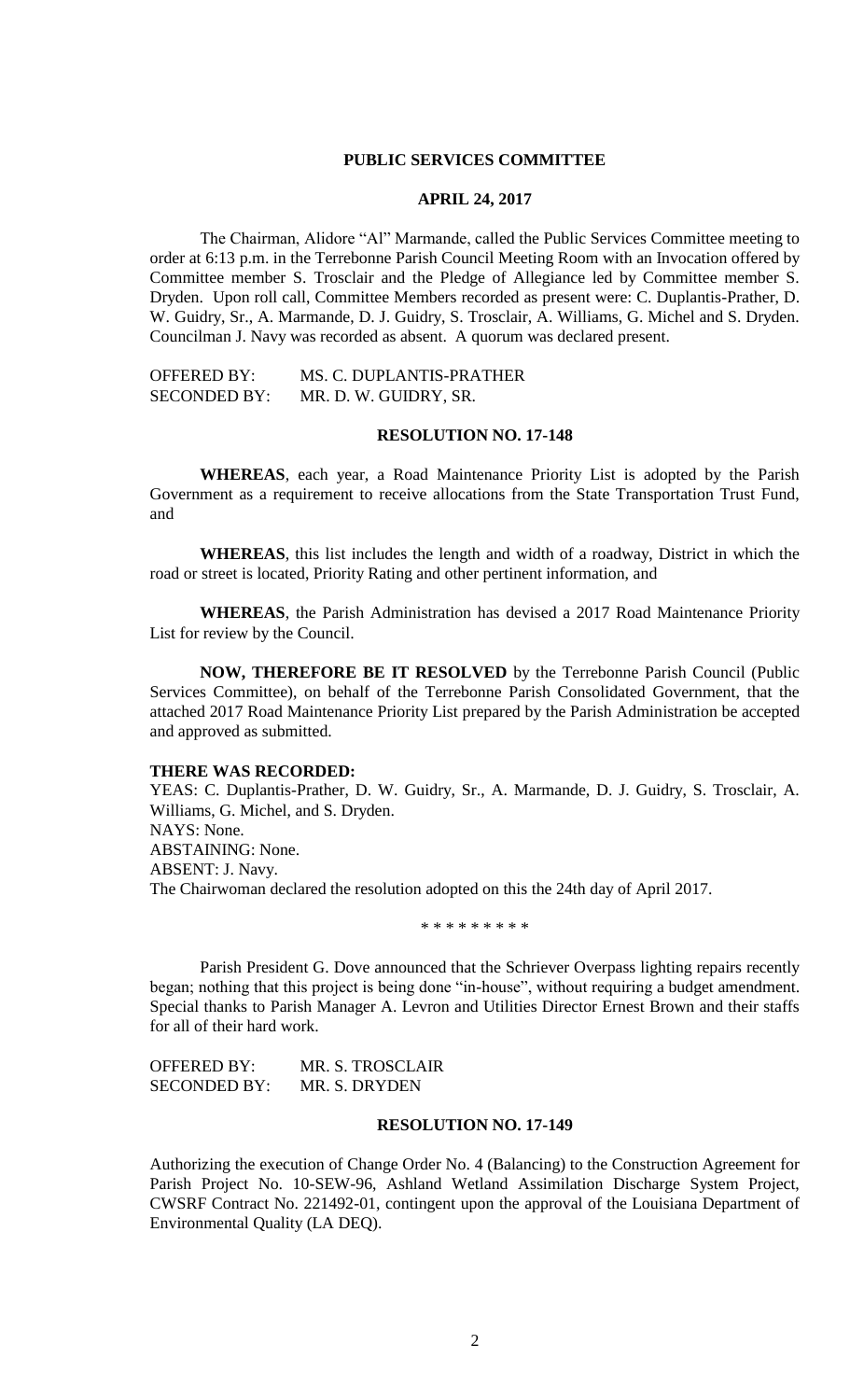**WHEREAS,** the Terrebonne Parish Consolidated Government did enter into a Construction Agreement with Cycle Construction Company, LLC, dated August 18, 2015, Recordation Number 1487686, for Parish Project No. 10-SEW-96, Ashland Wetland Assimilation Discharge System Project, CWSRF Contract No. 221492-01, Terrebonne Parish, Louisiana, and

**WHEREAS**, Providence Engineering and Design, LLC, the Project Engineer has recommended this Change Order No. 4 (Balancing), for the repair of underground electrical lines, leak investigation and to adjust estimated contract item quantities, and

**WHEREAS,** this Change Order will decrease the contract price, in the amount of \$26,688.12.

**NOW THEREFORE BE IT RESOLVED**, by the Terrebonne Parish Council (Public Services Committee), on behalf of the Terrebonne Parish Consolidated Government, does hereby approve this Change Order No. 4 (Balancing) to the Construction Agreement for a decrease of \$26,688.12 and authorizes Parish President Gordon E. Dove to execute this Change Order No. 4 (Balancing) to the Construction Agreement for the Ashland Wetland Assimilation Discharge System Project, Parish Project No. 10-SEW-96, CWSRF Contract No. 221492-01, and

**BE IT FURTHER RESOLVED** that a certified copy of the resolution be forwarded to the Engineer, Providence Engineering and Design, LLC.

# **THERE WAS RECORDED:**

YEAS: C. Duplantis-Prather, D. W. Guidry, Sr., A. Marmande, D. J. Guidry, S. Trosclair, A. Williams, G. Michel, and S. Dryden. NAYS: None. ABSTAINING: None. ABSENT: J. Navy. The Chairwoman declared the resolution adopted on this the 24th day of April 2017.

\* \* \* \* \* \* \* \* \*

OFFERED BY: MR. D. J. GUIDRY SECONDED BY: MR. S. TROSCLAIR

### **RESOLUTION NO. 17-150**

Authorizing the execution of Change Order No. 1 to the Construction Agreement with Norris & Boudreaux Contractors, LLC, for Parish Project No. 15-SEW-39, Relocation of Three Sewer Force Mains at Bayou Chauvin, Terrebonne Parish, Louisiana.

**WHEREAS,** the Terrebonne Parish Consolidated Government has entered into a contract dated October 26, 2016, with Norris & Boudreaux Contractors, LLC for the Relocation of Three Sewer Force Mains at Bayou Chauvin, Parish Project No. 15-SEW-39, Terrebonne Parish, Louisiana, and

**WHEREAS,** Milford & Associates, Inc., the Project Engineer has recommended this Change Order No. 1 for additional clearing for pipe bent layout and installation, pot hole new locations, layout new pipe bent locations and delay cost for Low Land Construction Pile Driving, which will result in an increase in the contract amount by Twenty-Five Thousand, Five Hundred Forty Dollars and No Cents (\$25,540.00) and an increase in contract time of 15 days.

**NOW THEREFORE BE IT RESOLVED,** by the Terrebonne Parish Council (Public Services Committee), on behalf of the Terrebonne Parish Consolidated Government, does hereby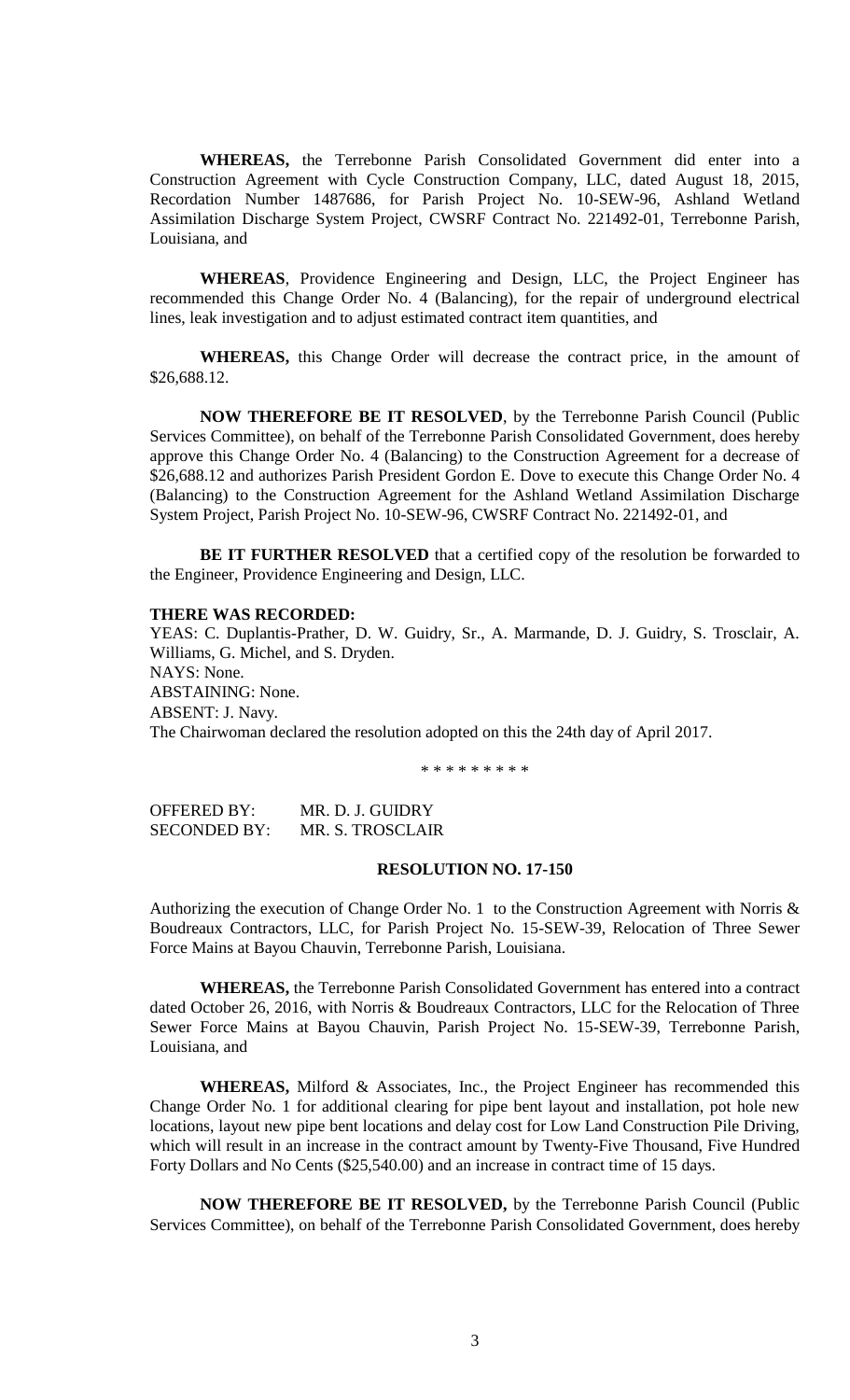approve and authorize the execution of Change Order No. 1 by Terrebonne Parish President Gordon E. Dove, for Parish Project No. 15-SEW-39, Relocation of Three Sewer Force Mains at Bayou Chauvin, contingent upon the approval of a budget line item adjustment.

**BE IT FURTHER RESOLVED** that a certified copy of the resolution be forwarded to the Engineer, Milford & Associates, Inc.

## **THERE WAS RECORDED:**

YEAS: C. Duplantis-Prather, D. W. Guidry, Sr., A. Marmande, D. J. Guidry, S. Trosclair, A. Williams, G. Michel, and S. Dryden. NAYS: None. ABSTAINING: None. ABSENT: J. Navy. The Chairwoman declared the resolution adopted on this the 24th day of April 2017.

\* \* \* \* \* \* \* \* \*

OFFERED BY: MR. D. J. GUIDRY SECONDED BY: MR. S. DRYDEN

### **RESOLUTION NO. 17-151**

Authorizing the execution of Amendment No. 5 for the Engineering Agreement for Parish Project No. 10-CDBG-R-LEV-63, Ward 7 Levee Improvements & Extension (CDBG) Project.

**WHEREAS**, the Terrebonne Parish Consolidated Government entered into an engineering agreement dated November 10, 2010, with CB&I Coastal, Inc., for the project entitled Parish Project No. 10-CDBG-R-LEV-63, Ward 7 Levee Improvements & Extension (CDBG) Project, and

**WHEREAS,** the engineering agreement between OWNER and ENGINEER has provisions for certain limitations for Basic and Additional Services, and

**WHEREAS,** the Additional Services Section of the contract will increase by \$165,241.00 for Geotechnical Services, Project Representation, Engineering Liaison, and Reimbursables, and

**WHEREAS,** the project has extended beyond the anticipated completion schedules, and

**WHEREAS**, additional, unanticipated field testing and engineering analysis of the levee slide is required, and

**WHEREAS,** the Terrebonne Parish Consolidated Government would like to continue with the engineering effort necessary to proceed with this project, and

**NOW, THEREFORE BE IT RESOLVED** that the Terrebonne Parish Council, on behalf of the Terrebonne Parish Consolidated Government, does hereby approve and authorize the execution by Terrebonne Parish President Gordon E. Dove of Amendment No. 5 for the engineering agreement with CB&I Coastal, Inc., to perform engineering services for project No. 10-CDBG-R-LEV-63, Ward 7 Levee Improvements & Extension (CDBG) Project which results in a increase of Additional Services for One Hundred Sixty-Five Thousand, Two Hundred Forty-One Dollars and Zero Cents (\$165,241.00) to the original contract amount, and,

**BE IT FURTHER RESOLVED** that a certified copy of the resolution be forwarded to the Engineer, CB&I Coastal, Inc.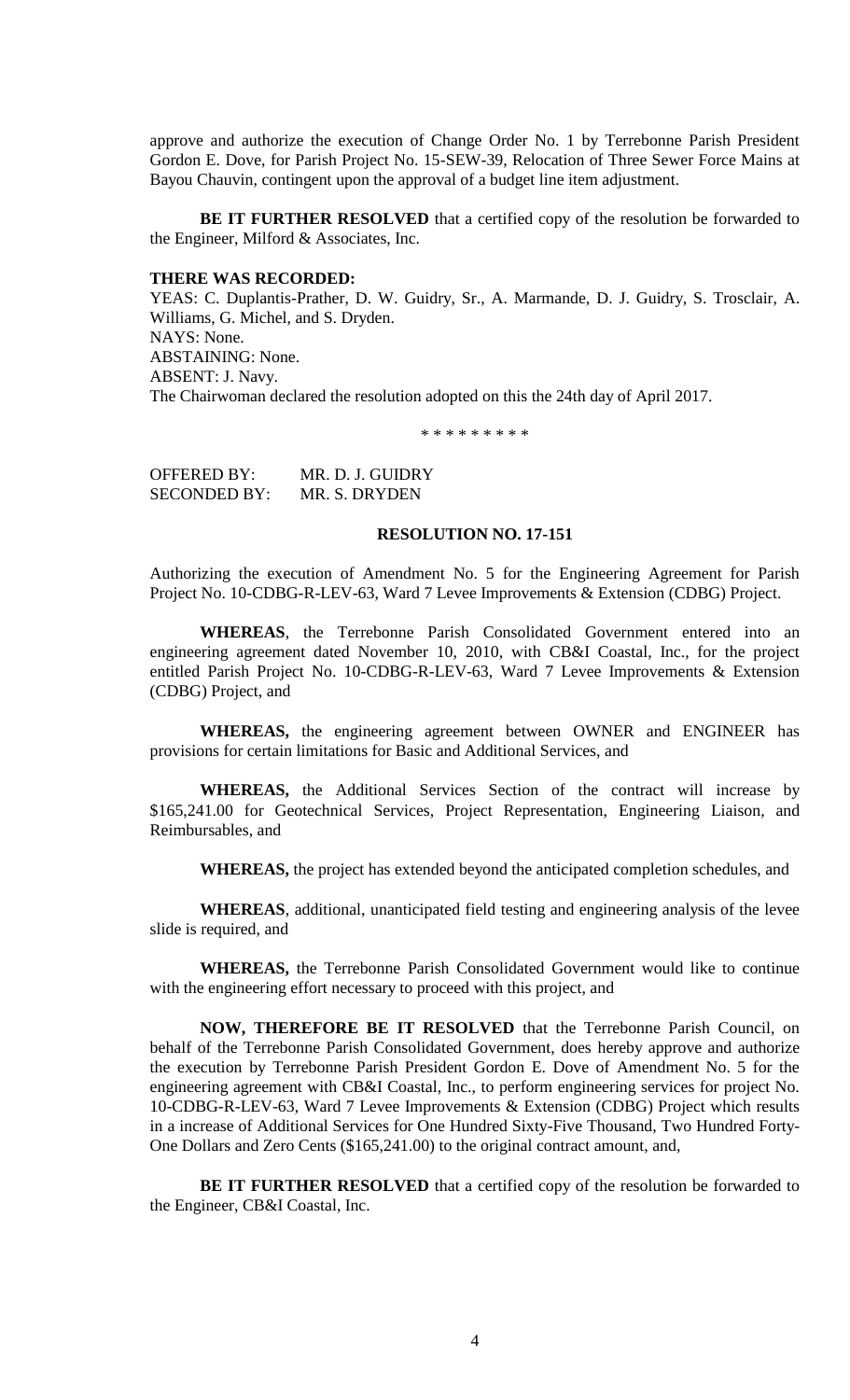### **THERE WAS RECORDED:**

YEAS: C. Duplantis-Prather, D. W. Guidry, Sr., A. Marmande, D. J. Guidry, S. Trosclair, A. Williams, G. Michel, and S. Dryden. NAYS: None. ABSTAINING: None. ABSENT: J. Navy. The Chairwoman declared the resolution adopted on this the 24th day of April 2017.

\* \* \* \* \* \* \* \* \*

OFFERED BY: MR. D. J. GUIDRY SECONDED BY: MR. S. TROSCLAIR

#### **RESOLUTION NO. 17-152**

Authorizing the execution of Change Order No. 3 for the Construction Agreement for Parish Project No. 10-CDBG-R-LEV-63; Ward 7 Levee Improvements & Extension Phase III, Boudreaux Canal to Lashbrook Pump Station, Terrebonne Parish, Louisiana.

**WHEREAS**, the Terrebonne Parish Consolidated Government entered into a contract dated January 26, 2016, with Phylway Construction, LLC, for the Ward 7 Levee Improvements & Extension Phase III, Boudreaux Canal to Lashbrook Pump Station, Parish Project No. 10- CDBG-R-LEV-63, Terrebonne Parish, Louisiana, and

**WHEREAS**, this change order is required allow for work needed to repair a levee slide, and

**WHEREAS**, this change order is required to increase contract time by Ninety (90) calendar days due time required repair a levee slide, and

**WHEREAS,** this change order will decrease the Construction Cost by Four Hundred Fifty-Five Dollars and Fifty-Six Cents (\$455.56), and

**WHEREAS**, this change order has been approved by the Louisiana Office of Community Development (OCD), and

**WHEREAS**, this Change Order No. 3 has been recommended by the ENGINEER for this project, CB&I Coastal, Inc.

**NOW, THEREFORE BE IT RESOLVED** that the Terrebonne Parish Council, on behalf of the Terrebonne Parish Consolidated Government, does hereby approve and authorize the execution by Terrebonne Parish President Gordon E. Dove of Change Order No. 3 to the construction agreement with Phylway Construction, LLC, increases the construction time by Ninety (90) calendar days with a decrease the Construction Cost by Four Hundred Fifty-Five Dollars and Fifty-Six Cents (\$455.56), and

**BE IT FURTHER RESOLVED** that a certified copy of the resolution be forwarded to the Engineer, CB&I Coastal, Inc.

#### **THERE WAS RECORDED:**

YEAS: C. Duplantis-Prather, D. W. Guidry, Sr., A. Marmande, D. J. Guidry, S. Trosclair, A. Williams, G. Michel, and S. Dryden. NAYS: None. ABSTAINING: None.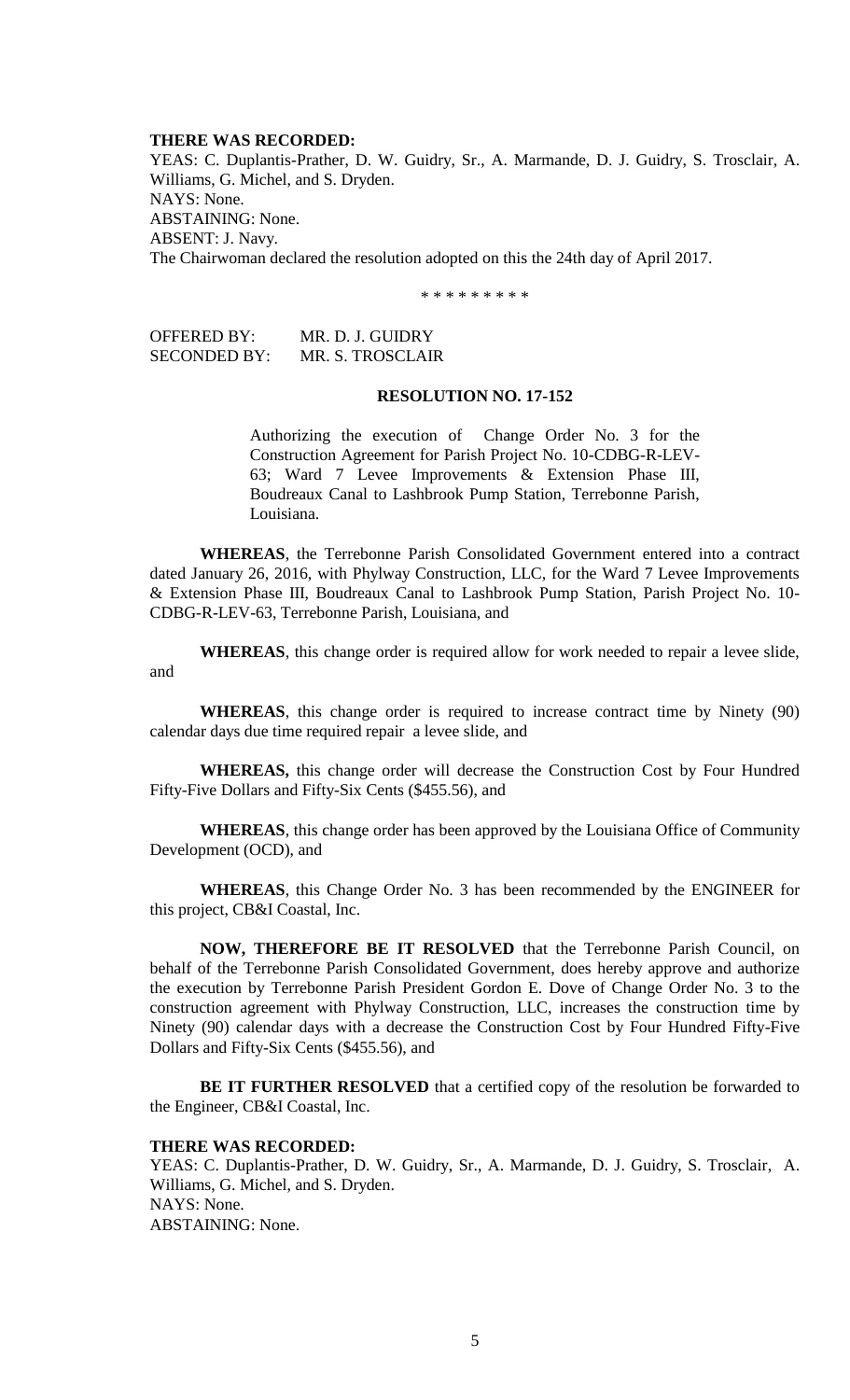ABSENT: J. Navy. The Chairwoman declared the resolution adopted on this the 24th day of April 2017.

\* \* \* \* \* \* \* \* \*

OFFERED BY: MS. C. DUPLANTIS-PRATHER SECONDED BY: MR. S. TROSCLAIR

## **RESOLUTION NO. 17-153**

Providing approval of Amendment No. 5 to the Engineering Agreement for Parish Project No. **13-DRA-32**, **St. Louis Canal Road Drainage Improvements**, Terrebonne Parish, Louisiana.

**WHEREAS**, the Terrebonne Parish Consolidated Government did enter into an original engineering agreement with All South Consulting Engineers, L.L.C. dated August 26, 2013, recordation number 1435434, for the St. Louis Canal Road Drainage Improvements identified as Parish Project 13-DRA-32, and

**WHEREAS**, the Engineering Agreement between OWNER and ENGINEER provides for certain limitations for Basic Services and specific Additional Services, and

**WHEREAS,** the Contractor has exceeded the contract time, and

**WHEREAS,** it is estimated the Contractor will complete the construction of the project in 12 weeks, and

**WHEREAS,** the Engineer has requested an additional Twenty-Eight Thousand, Eight Hundred Forty-Seven Dollars, and Zero Cents (\$28,847.00) to cover the additional project representation that will be required, and

**WHEREAS**, the TPCG is desirous of having these services continued so that there is a need for additional funds to be added to the contract, and

**WHEREAS**, this above work will increase the basic services section of the contract by an additional \$28,847.00.

**NOW, THEREFORE BE IT RESOLVED** that the Terrebonne Parish Council, on behalf of the Terrebonne Parish Consolidated Government, does hereby approve this Amendment No. 5 to the Engineering Agreement for an increase of \$28,847.00 in Additional Services, and authorizes Parish President Gordon E. Dove to execute this Amendment No. 5 to the Engineering Agreement for the St. Louis Canal Road Drainage Improvements Project Parish Project No. 13-DRA-32, with All South Consulting Engineers, L.L.C., and

**BE IT FURTHER RESOLVED** that a certified copy of the resolution be forwarded to the Engineer, All South Consulting Engineers, L.L.C.

#### **THERE WAS RECORDED:**

YEAS: C. Duplantis-Prather, D. W. Guidry, Sr., A. Marmande, D. J. Guidry, S. Trosclair, A. Williams, G. Michel, and S. Dryden. NAYS: None. ABSTAINING: None. ABSENT: J. Navy. The Chairwoman declared the resolution adopted on this the 24th day of April 2017.

\* \* \* \* \* \* \* \* \*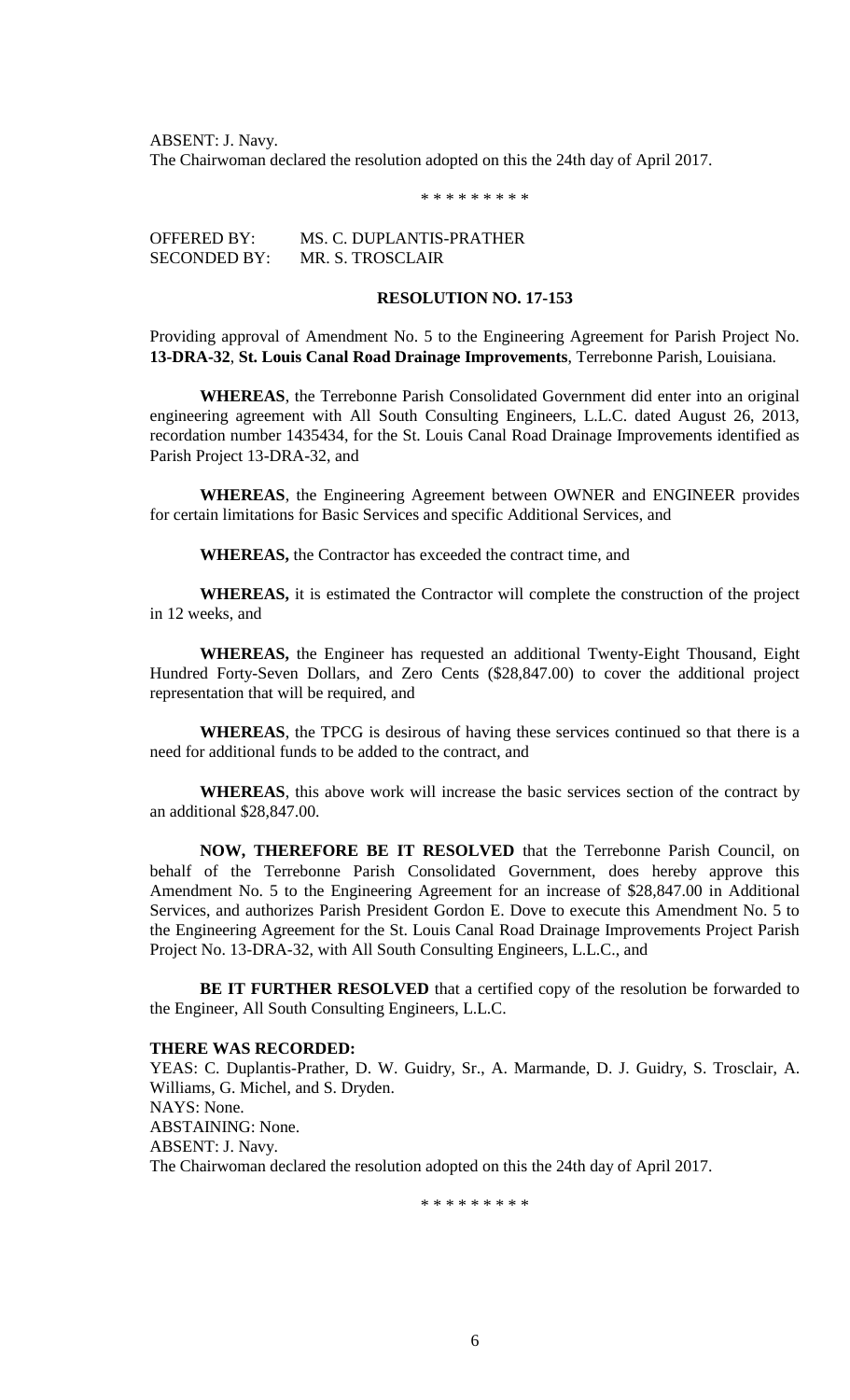| <b>OFFERED BY:</b>  | MR. S. TROSCLAIR |
|---------------------|------------------|
| <b>SECONDED BY:</b> | MS. A. WILLIAMS  |

### **RESOLUTION NO. 17-154**

A resolution ratifying the appointment of the engineering firm of T. Baker Smith, LLC to provide professional services for the **Oyster Bed Surge Protection Project** and authorizing execution of an agreement for these services.

**WHEREAS**, the Terrebonne Parish Consolidated Government received funding from the Louisiana Coastal Protection and Restoration Authority (CPRA) to provide erosion protection to the shorelines of Lake Tambour and Lake Chien, and

**WHEREAS**, the engineering firm of T. Baker Smith, LLC has been selected to provide the required services for the Oyster Bed Surge Projection Project, and

**NOW, THEREFORE BE IT RESOLVED** that the Terrebonne Parish Council does hereby ratify the appointment of the engineering firm of T. Baker Smith, LLC, by Terrebonne Parish President Gordon E. Dove for professional engineering services for the Oyster Bed Surge Projection Project, and

**BE IT FURTHER RESOLVED** that the Terrebonne Parish Council, on behalf of the Terrebonne Parish Consolidated Government, does hereby authorize the execution of an engineering agreement with the engineering firm of T. Baker Smith, LLC by Terrebonne Parish President Gordon E. Dove for the Oyster Bed Surge Projection Project.

### **THERE WAS RECORDED:**

YEAS: C. Duplantis-Prather, D. W. Guidry, Sr., A. Marmande, D. J. Guidry, S. Trosclair, A. Williams, G. Michel, and S. Dryden. NAYS: None. ABSTAINING: None. ABSENT: J. Navy. The Chairwoman declared the resolution adopted on this the 24th day of April 2017.

\* \* \* \* \* \* \* \* \*

OFFERED BY: MS. C. DUPLANTIS-PRATHER SECONDED BY: MR. S. TROSCLAIR

## **RESOLUTION NO. 17-155**

Authorizing the execution of Change Order No. 1 for the Construction Agreement for Parish Project No. 14-SCADA-13, Telemetry System for Drainage Pump Stations (SCADA), Phase II, Project Terrebonne Parish, Louisiana.

**WHEREAS**, the Terrebonne Parish Consolidated Government entered into a contract dated September 2, 2015 with E3 Electrical, Inc., Recordation Number 1514454, for Parish Project No. 14-SCADA-13, Telemetry System for Drainage Pump Stations (SCADA) Project, Phase II, Terrebonne Parish, Louisiana, and

**WHEREAS**, TPCG desires to complete the construction of the telemetry system project, and

**WHEREAS**, the Contractor requested (13) thirteen days to the construction contract due to in-house equipment testing by the Owner, and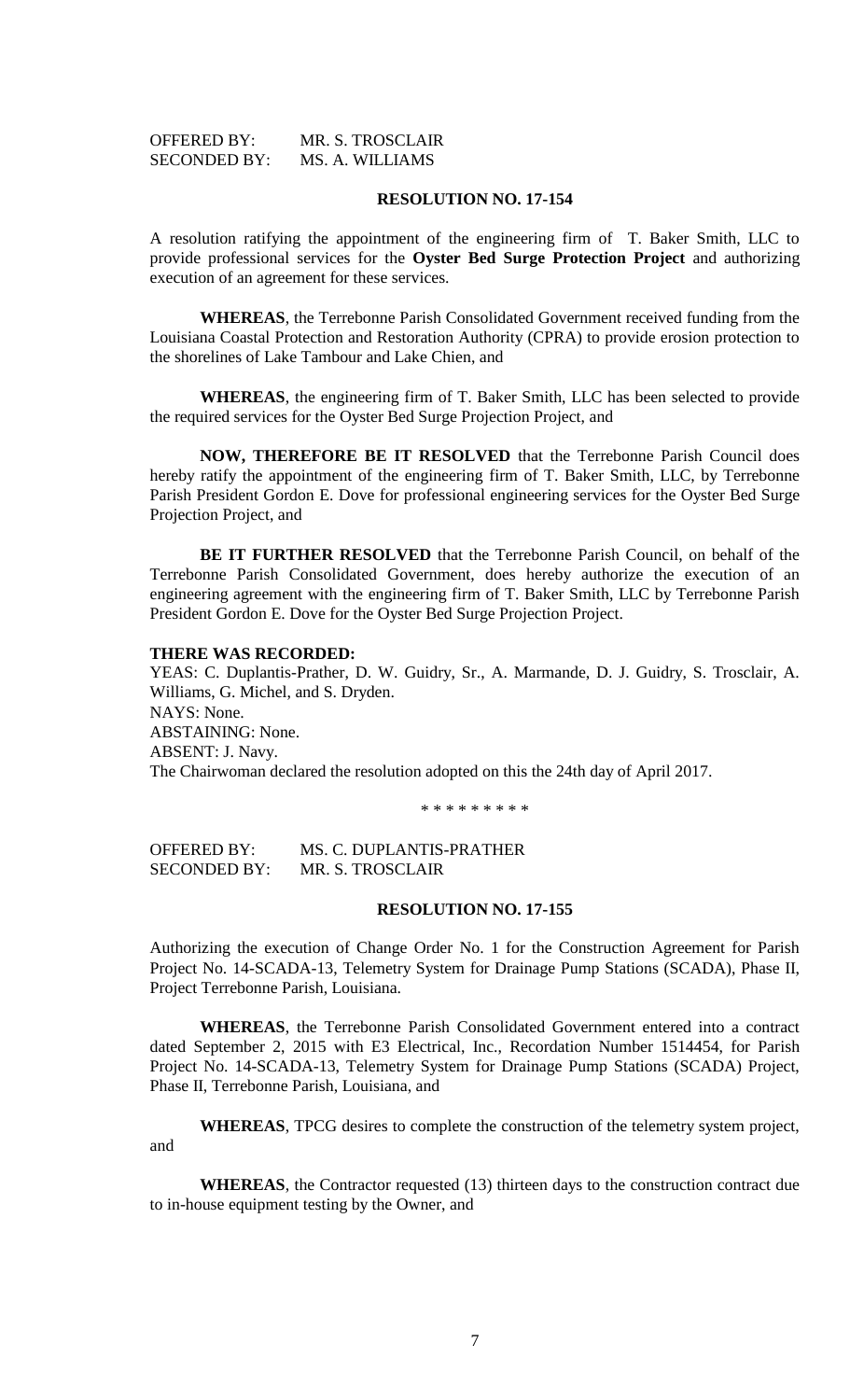**WHEREAS**, this Change Order No. 1 had been recommended by the Engineer, Providence Engineering and Design, LLC, for this project.

**NOW, THEREFORE BE IT RESOLVED** that the Terrebonne Parish Council on behalf of the Terrebonne Parish Consolidated Government, does hereby approve and authorize the execution by Terrebonne Parish President Gordon E. Dove of Change Order No. 1 to the construction agreement with E3 Electrical, Inc. for Parish Project No. 14-SCADA-13, Telemetry System for Drainage Pump Stations (SCADA) Project, Phase II, Terrebonne Parish, Louisiana, for an increase of thirteen (13) calendar days to the project, and

**BE IT FURTHER RESOLVED** that a certified copy of the resolution be forwarded to Engineer, Providence Engineering and Design, LLC.

### **THERE WAS RECORDED:**

YEAS: C. Duplantis-Prather, D. W. Guidry, Sr., A. Marmande, D. J. Guidry, S. Trosclair, A. Williams, G. Michel, and S. Dryden. NAYS: None. ABSTAINING: None. ABSENT: J. Navy. The Chairwoman declared the resolution adopted on this the 24th day of April 2017.

\* \* \* \* \* \* \* \* \*

| <b>OFFERED BY:</b>  | MS. C. DUPLANTIS-PRATHER |
|---------------------|--------------------------|
| <b>SECONDED BY:</b> | MS. A. WILLIAMS          |

## **RESOLUTION NO. 17-156**

Providing for the acceptance of work performed by E3 Electrical, Inc., in accordance with the Certificate of Substantial Completion for Parish Project 14-SCADA-13, Telemetry System for Drainage Pump Stations (SCADA), Phase II, Terrebonne Parish, Louisiana.

**WHEREAS**, the Terrebonne Parish Consolidated Government entered into a contract dated August 18, 2016 with E3 Electrical, Inc., for Parish Project 14-SCADA-13, Telemetry System for Drainage Pump Stations (SCADA), Phase II, Terrebonne Parish, Louisiana, as will be seen by reference to said contract which is recorded under Entry No. 1514454 of the records of Terrebonne Parish, and

**WHEREAS**, the work performed has been inspected by authorized representatives of the Owner, Engineer, and Contractor and found to be substantially complete, and

**WHEREAS**, the Engineer for this project, Providence Engineering and Design, LLC, recommends the acceptance of the substantial completion,

**NOW, THEREFORE BE IT RESOLVED** that the Terrebonne Parish Council, on behalf of the Terrebonne Parish Consolidated Government, does hereby accept the work performed, effective as of the date of recording of this resolution, and does authorize and direct the Clerk of Court and Ex-Officio Recorder of Mortgages of Terrebonne Parish to note this acceptance thereof in the margin of the inscription of said contract under Entry No. 1514454 of the Records of Terrebonne Parish, Louisiana, and

**BE IT FURTHER RESOLVED** that a certified copy of the resolution be forwarded to the Engineer Providence Engineering and Design, LLC, and

**BE IT FURTHER RESOLVED** that a certified copy of the resolution be recorded in the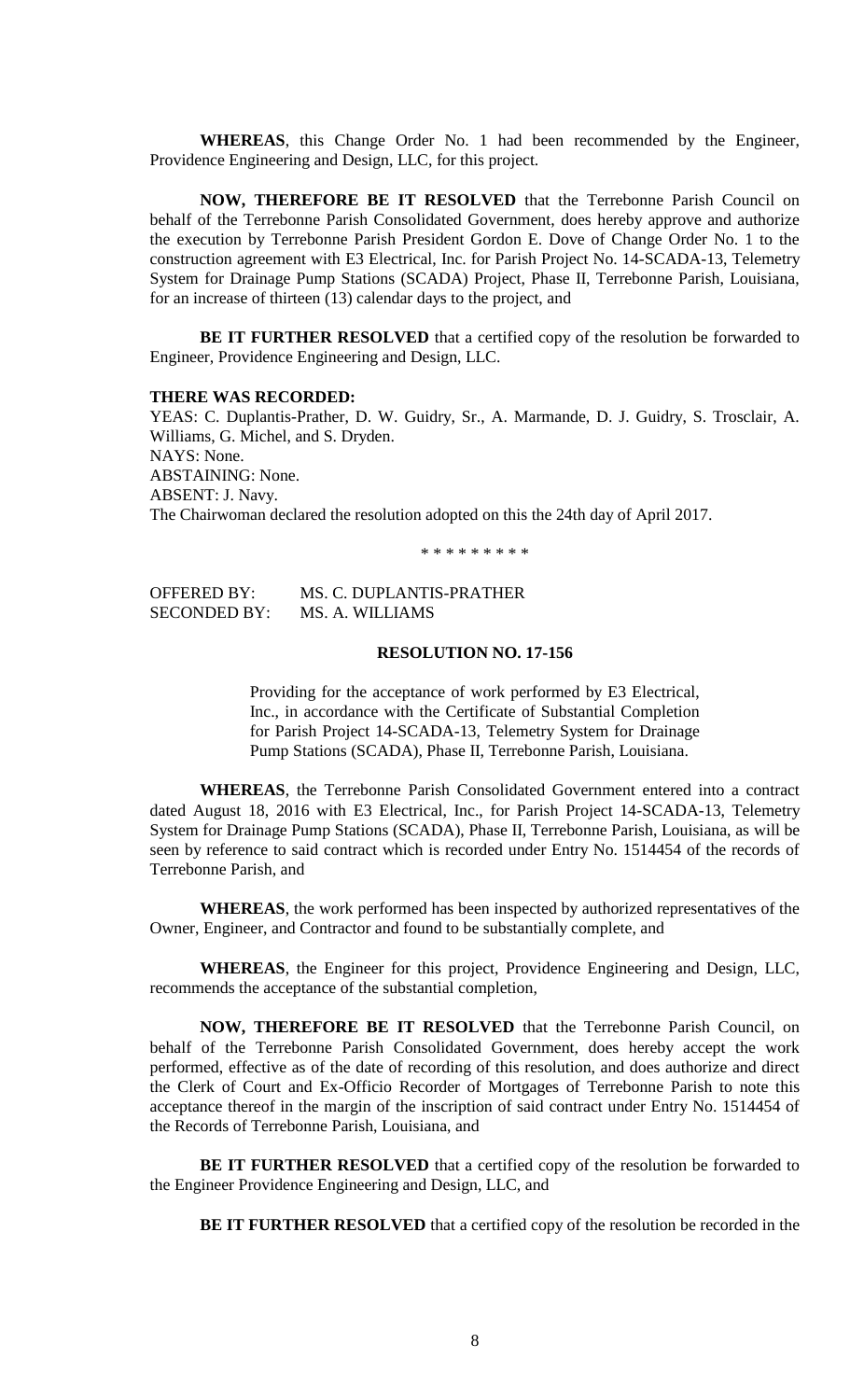office of the Clerk of Court of Terrebonne Parish to commence a 45-day clear lien period, and

**BE IT FURTHER RESOLVED** that the Administration is authorized to make payment of retainage upon the presentation of a Clear Lien Certificate.

#### **THERE WAS RECORDED:**

YEAS: C. Duplantis-Prather, D. W. Guidry, Sr., A. Marmande, D. J. Guidry, S. Trosclair, A. Williams, G. Michel, and S. Dryden. NAYS: None. ABSTAINING: None. ABSENT: J. Navy. The Chairwoman declared the resolution adopted on this the 24th day of April 2017.

\* \* \* \* \* \* \* \* \*

OFFERED BY: MS. A. WILLIAMS SECONDED BY: MR. S. DRYDEN

### **RESOLUTION NO. 17- 157**

Providing approval of Amendment No. 1 to the Engineering Agreement for Parish Project No. **14-HMGP-26, Critical Facilities Hardening – Courthouse Annex (HMGP)**, Terrebonne Parish, Louisiana.

**WHEREAS**, the Terrebonne Parish Consolidated Government did enter into an original engineering agreement with Providence Engineering and Design, LLC, dated August 13, 2014, recordation number 1460682, for the Critical Facilities Hardening – Courthouse Annex (HMGP), identified as Parish Project 14-HMGP-26, and

**WHEREAS**, the Engineering Agreement between OWNER and ENGINEER provides for certain limitations for Basic Services and specific Additional Services, and

**WHEREAS,** the Parish is desirous of moving forward with the hardening of the Courthouse Annex, and

**WHEREAS,** the Parish went out to bid for the construction of the project, and

**WHEREAS,** the Parish rejected all bids due to lack of funding, and

**WHEREAS,** FEMA approved additional funding due to the bids coming in over budget, and

**WHEREAS,** the Engineer was directed by the Parish to repackage the plans and specs for the rebidding of the project since additional funds are available, and

**WHEREAS**, this above work will increase the basic services section by \$8,300.00 and the additional services section of the contract by \$1,000.00.

**NOW, THEREFORE BE IT RESOLVED** that the Terrebonne Parish Council, on behalf of the Terrebonne Parish Consolidated Government, does hereby approve this Amendment No. 1 to the Engineering Agreement for an increase of \$8,300.00 in Basic Services and \$1,000.00 in Additional Services authorizes Parish President Gordon E. Dove to execute this Amendment No. 1 to the Engineering Agreement for the Critical Facilities Hardening – Courthouse Annex (HMGP) Parish Project No. 14-HMGP-26, with Providence Engineering and Design, LLC, and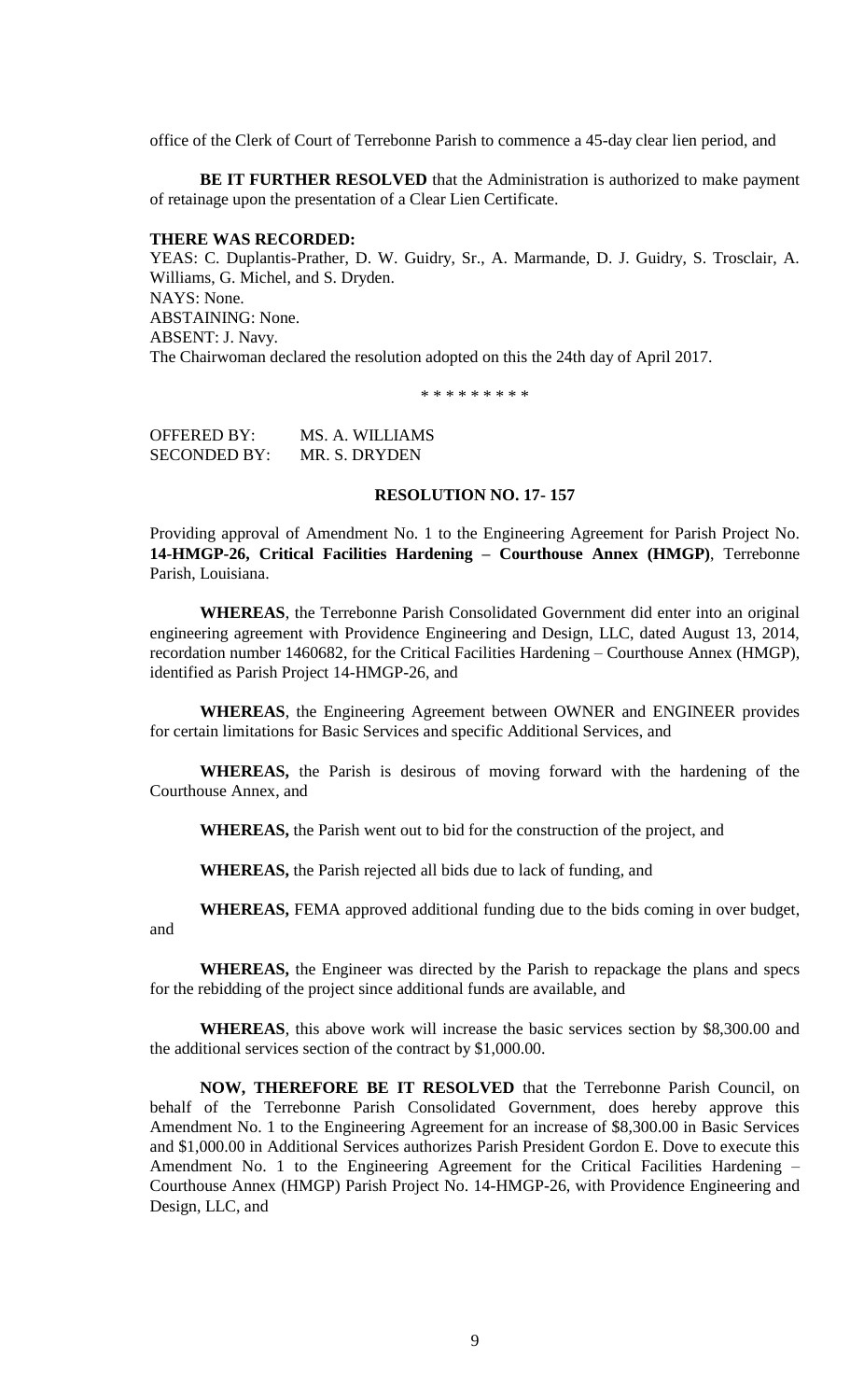**BE IT FURTHER RESOLVED** that a certified copy of the resolution be forwarded to the Engineer, Providence Engineering and Design, LLC.

### **THERE WAS RECORDED:**

YEAS: C. Duplantis-Prather, D. W. Guidry, Sr., A. Marmande, D. J. Guidry, S. Trosclair, A. Williams, G. Michel, and S. Dryden. NAYS: None. ABSTAINING: None. ABSENT: J. Navy. The Chairwoman declared the resolution adopted on this the 24th day of April 2017.

\* \* \* \* \* \* \* \* \*

Mr. S. Trosclair moved, seconded by Mr. S. Dryden, "THAT, there being no further business to come before the Public Services Committee, the meeting be adjourned."

The Chairman called for the vote on the motion offered by Mr. S. Trosclair. THERE WAS RECORDED:

YEAS: C. Duplantis-Prather, D. W. Guidry, Sr., A. Marmande, D. J. Guidry, S. Trosclair, A. Williams, G. Michel and S. Dryden.

NAYS: None.

ABSENT: J. Navy.

The Chairman declared the motion adopted and the meeting was adjourned at 6:20 p.m.

Alidore Marmande, Chairman

Tammy E. Triggs, Minute Clerk

Mr. A. Marmande moved, seconded by Mr. S. Trosclair, "THAT the Council accept and ratify the minutes of the Public Services Committee meeting held on 04/22/17."

The Chairman called for a vote on the motion offered by Mr. A. Marmande. THERE WAS RECORDED: YEAS: C. Duplantis-Prather, D. W. Guidry, Sr., A. Marmande, D. J. Guidry, S. Trosclair, A. Williams, G. Michel, and S. Dryden. NAYS: None. ABSENT: J. Navy. The Chairman declared the motion adopted.

The Chairman called for a report on the Budget and Finance Committee meeting held on 04/22/17, whereupon the Committee Chairwoman, noting ratification of minutes and calling a public hearing on May 10, 2017 at 6:30 p.m., rendered the following:

### **BUDGET & FINANCE COMMITTEE**

### **APRIL 24, 2017**

The Chairwoman, Arlanda Williams, called the Budget & Finance Committee meeting to order at 6:22 p.m. in the Terrebonne Parish Council Meeting Room with an Invocation offered by Committee member D. W. Guidry, Sr. and the Pledge of Allegiance led by Committee member C. Duplantis-Prather. Upon roll call, Committee Members recorded as present were: C. Duplantis-Prather, D. W. Guidry, Sr., A, Marmande, D. J. Guidry, S. Trosclair, A. Williams, G. Michel and S. Dryden. Mr. J. Navy was recorded as absent (due to a personal matter). A quorum was declared present.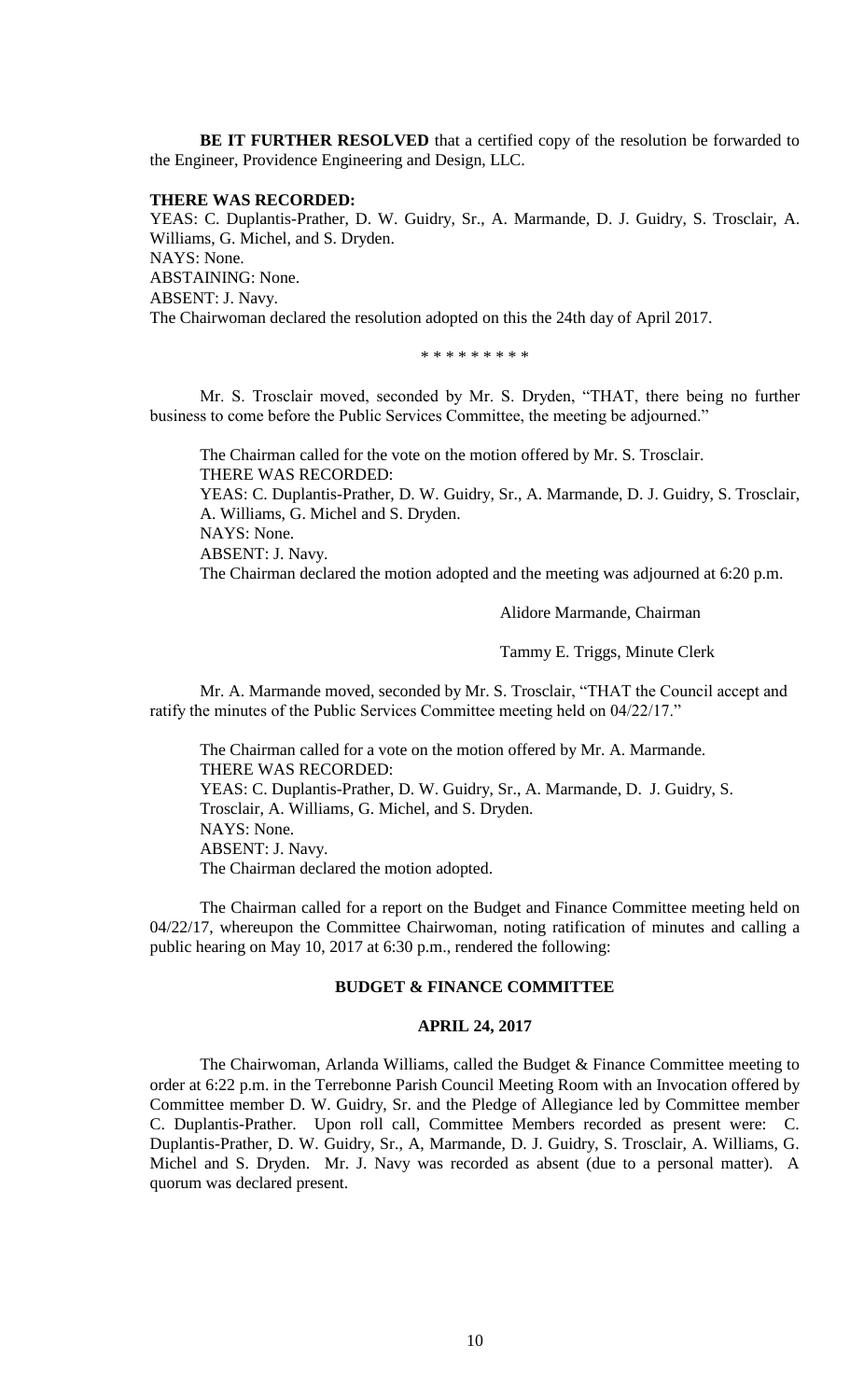# OFFERED BY: MS. C. DUPLANTIS-PRATHER SECONDED BY: MR. D. W. GUIDRY, SR.

### **RESOLUTION NO. 17-158**

AUTHORIZING THE PARISH PRESIDENT TO ENTER INTO AN AGREEMENT WITH THE SOUTH CENTRAL LOUISIANA HUMAN SERVICES AUTHORITY, 521 LEGION AVENUE, HOUMA, LOUISIANA.

**WHEREAS**, Article VII, Section 14 of the Louisiana Constitution provides that, "[F]or a public purpose, the state and its political subdivisions or political corporations may engage in cooperative endeavors with each other, with the United States or its agencies, or with any public or private association, corporation, or individual"; and

**WHEREAS**, the Terrebonne Parish Consolidated Government is authorized to provide for the safety and welfare of the citizens of Terrebonne Parish; and

**WHEREAS**, the South Central Louisiana Human Services Authority operates a mental health clinic and provides other human services, at 521 Legion Avenue, Houma, Louisiana, 70360; and

**WHEREAS**, in the spirit of cooperation and for the welfare of the citizens of Terrebonne Parish, the Terrebonne Parish Consolidated Government desires to extend the lease on the above property to the South Central Louisiana Human Services Authority substantially in accordance with the draft Lease Agreement.

**NOW, THEREFORE BE IT RESOLVED**, by the Terrebonne Parish Council (Budget and Finance Committee), on behalf of the Terrebonne Parish Consolidated Government, that the Parish President, Gordon E. Dove, be and he is authorized to execute the extension to the existing Lease Agreement by and between the Terrebonne Parish Consolidated Government and the South Central Louisiana Human Services Authority, for the lease of space at 521 Legion Avenue, Houma, Louisiana, said lease agreement to be substantially in accordance with the draft Lease Agreement.

## **THERE WAS RECORDED:**

YEAS: C. Duplantis-Prather, D. W. Guidry, Sr., A. Marmande, D. J. Guidry, S. Trosclair, A. Williams, G. Michel, and S. Dryden. NAYS: None. ABSTAINING: None. ABSENT: J. Navy. The Chairwoman declared the resolution adopted on this the 24th day of April 2017.

\*\*\*\*\*\*\*\*\*\*\*\*\*\*\*\*

| OFFERED BY:         | MR. G. MICHEL            |
|---------------------|--------------------------|
| <b>SECONDED BY:</b> | MS. C. DUPLANTIS-PRATHER |

## **RESOLUTION NO. 17-159**

**WHEREAS**, on December 22, 2016 the Terrebonne Parish Council adopted Ordinance No. 8806 declaring the following described property owned by Terrebonne Parish Consolidated Government as surplus:

A certain batture lot of land situated in Section 4, T17S-R17E, Parish of Terrebonne, Louisiana, on the left descending bank of Bayou Terrebonne, said lot belonging to Terrebonne Parish Consolidated Government and comprising of 5,401.4 sq. ft.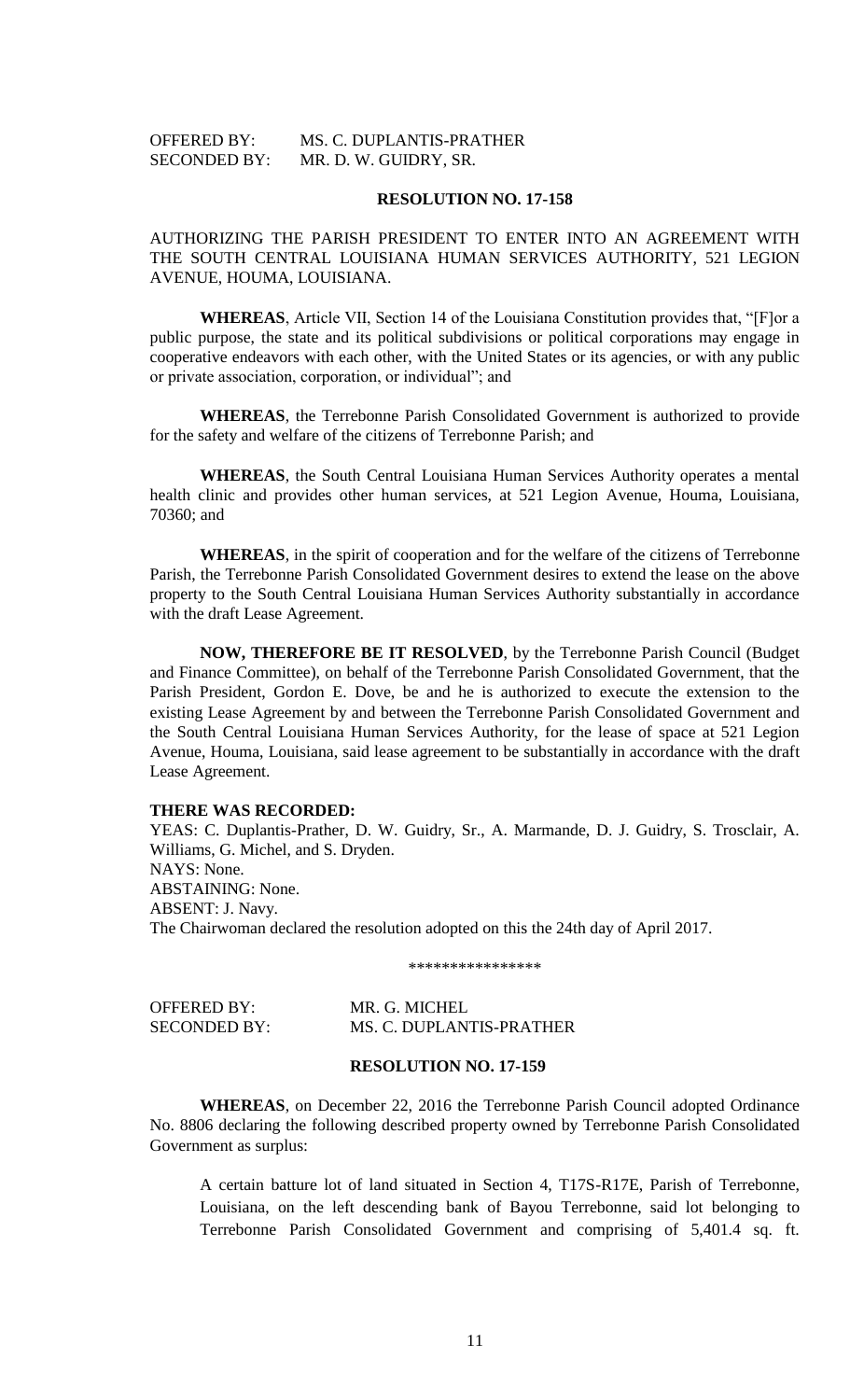Commencing from a found Louisiana Department of Highway concrete monument, State Project No. 65-04-14; thence along the southeast right-of-way of Westside Blvd. Bridge N 71º08'13" E, a distance of 62.24' to a point located at the intersection with the southwest right-of-way of West Park Avenue; thence along the right-of-way of West Park Avenue N 33º19'25" W, a distance of 93.50' to a set chiseled "X", being the POINT OF BEGINNING.

Thence S 57º11'35" W, a distance of 94.20' to a point located on Bayou Terrebonne; Thence meandering along the bank of Bayou Terrebonne N31º19'46" W, a distance of 25.38' to a point; Thence meandering along said Bayou N29º03'35" W, a distance of 19.16' to a point; Thence meandering along said Bayou N31º15'41" W, a distance of 13.25' to a point; Thence N 56º40'35" E, a distance of 91.41' to a set chiseled "X" located on the southwest right-of-way of West Park Avenue; Thence along said right-ofway S33º19'25" E, a distance of 58.57' to a set chiseled "X", the POINT OF BEGINNING.

All as shown on a plat prepared by Providence Engineering and Design, LLC. under the supervision of Terral J. Martin, Jr., P.L.S. No. 5030, titled: "SURVEY SHOWING WESTSIDE BLVD BRIDGE RIGHT-OF-WAY AND REMAINING PORTION OF 5,401.4 SQ.FT. LOT ON PROPERTY BELONGING TO TERREBONNE PARISH CONSOLDIATED GOVERNMENT"; located in Section 4, T17S-R17E, Terrebonne Parish, Louisiana, dated March 15, 2017.

## **Westside Blvd. Bridge Right-of-Way**

A certain strip of land situated in Section 4, T17S-R17E, Parish of Terrebonne, Louisiana, on the left descending bank of Bayou Terrebonne, belonging to Terrebonne Parish Consolidated Government and comprising of 1,791.9 sq.ft. Commencing from a found Louisiana Department of Highway concrete monument, State Project No. 65-04- 14; thence along the southeast right-of-way of Westside Blvd. Bridge N 71º08'13" E, a distance of 62.24' to a point located at the intersection with the southwest right-of-way of West Park Avenue; thence along the right-of-way of West Park Avenue N 33°19'25" W, a distance of 93.50' to a set chiseled "X", being the POINT OF BEGINNING.

Thence S 33°19'25" E, a distance of 18.50' to a set chiseled "X"; Thence S 57°11'35" W, a distance of 99.53' to a point; Thence N 17º12'14" W, a distance of 19.20' to a point; Thence N 57º11'35" E, a distance of 94.20' to a set chiseled "X", the POINT OF BEGINNING.

All as shown on a plat prepared by Providence Engineering and Design, LLC. under the supervision of Terral J. Martin, Jr., P.L.S. No. 5030, titled: "SURVEY SHOWING WESTSIDE BLVD BRIDGE RIGHT-OF-WAY AND REMAINING PORTION OF 5,401.4 SQ.FT. LOT ON PROPERTY BELONGING TO TERREBONNE PARISH CONSOLDIATED GOVERNMENT"; located in Section 4, T17S-R17E, Terrebonne Parish, Louisiana, dated March 15, 2017. (Parcel # 13045) (6314 West Park Avenue), and

**WHEREAS**, on April 10 2017 bids were received by the Terrebonne Parish Consolidated Government for Bid No. 17-S/P-13 Surplus Sale of Parish Owned Property Located at 6314 West Park Avenue (100%) (Parcel # 13045), and

**WHEREAS**, after careful review by Parish Administration it has been determined that the highest bid received is that of 2 C Properties in the amount of One Hundred Fifty-One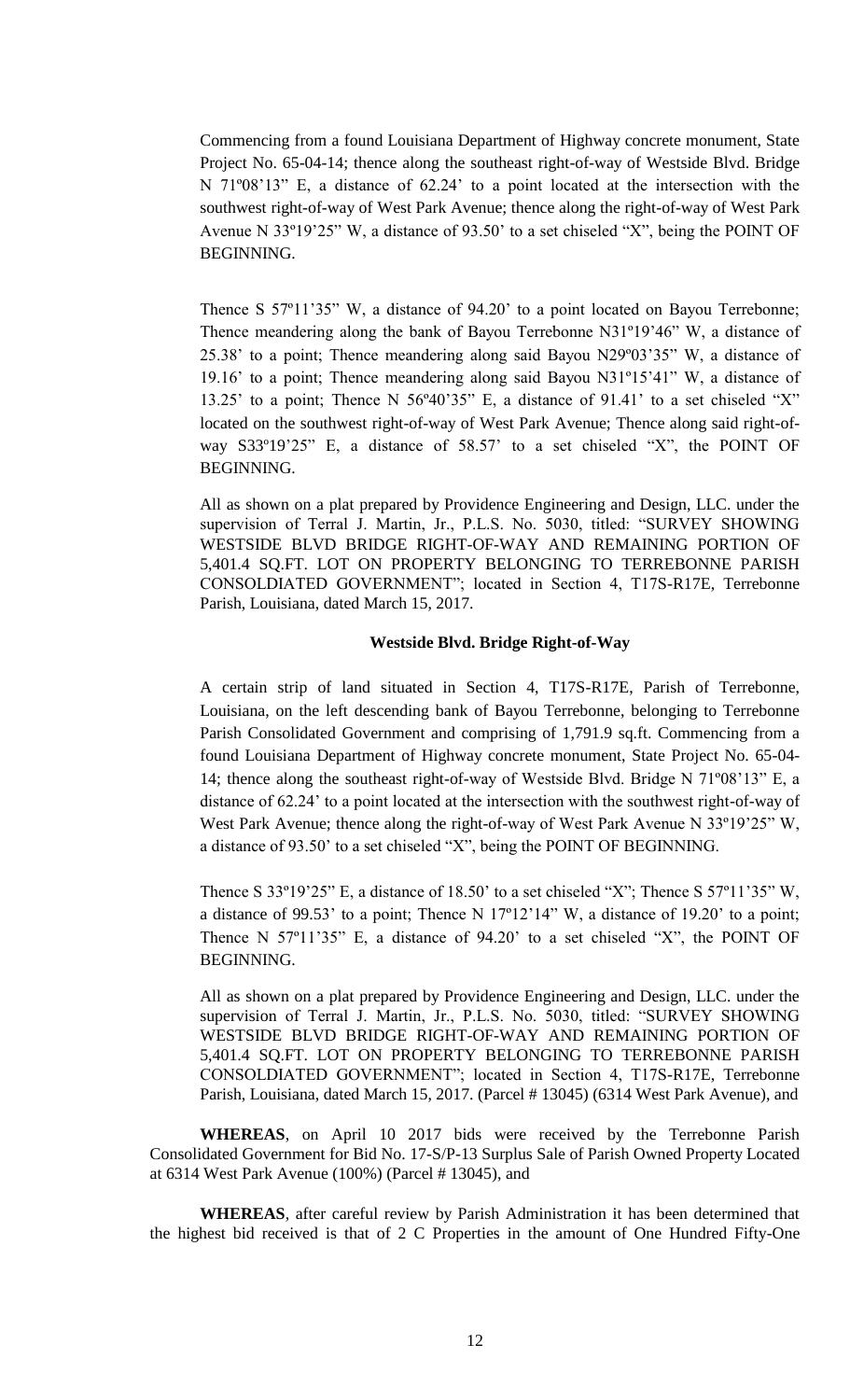Thousand One Hundred Dollars (\$151,100.00) plus the 5% website transaction fee of Seven Thousand Five Hundred Fifty-Five Dollars (\$7,555.00) for a total of One Hundred Fifty-Eight Thousand Six Hundred Fifty-Five Dollars (\$158,655.00) and that the bid should be accepted as per attached bid forms and pursuant to all the terms and conditions as stated in Ordinance 8806, and

**WHEREAS**, the Parish Administration has recommended the acceptance of the aforementioned bid per attached bid documents.

**NOW, THEREFORE BE IT RESOLVED** by Terrebonne Parish Council (Budget and Finance Committee), on behalf of the Terrebonne Parish Consolidated Government, that the recommendation of the Parish Administration is approved and the bid of 2 C Properties is accepted as per attached bid documents and pursuant to all the terms and conditions as stated in Ordinance 8806.

### **THERE WAS RECORDED:**

YEAS: C. Duplantis-Prather, D. W. Guidry, Sr., A. Marmande, D. J. Guidry, S. Trosclair, A. Williams, G. Michel, and S. Dryden. NAYS: None. ABSTAINING: None. ABSENT: J. Navy. The Chairwoman declared the resolution adopted on this the 24th day of April 2017.

\* \* \* \* \* \* \* \* \*

OFFERED BY: MS. C. DUPLANTIS-PRATHER SECONDED BY: MR. G. MICHEL

## **RESOLUTION NO. 17-160**

Authorizing the Parish President to RE-NEW a contractual agreement for professional services between the Terrebonne Parish Consolidated Government ("TPCG") and Richard M. Haydel, M.D. and Scott Haydel, M.D., a Professional Medical Corporation.

**WHEREAS**, the Terrebonne Parish Consolidated Government and Richard M. Haydel, M.D. and Scott Haydel, M.D., a Professional Medical Corporation, desire to continue the contractual agreement entered on *May 1, 2017* for services rendered to the Terrebonne Juvenile Justice Complex as facility(s) physicians, and expiring on *April 30, 2018*, and

**WHEREAS**, Terrebonne Parish Consolidated Government desires to renew and extend the said contract on an annual basis.

**NOW, THEREFORE BE IT RESOLVED** by the Terrebonne Parish Council (Budget and Finance Committee), on behalf of the Terrebonne Parish Consolidated Government, that the Parish President, Gordon Dove, is hereby authorized to sign and to execute all documents necessary to renew a viable agreement for professional services between TPCG and Richard M. Haydel, M.D. and Scott Haydel, M.D., a Professional Medical Corporation.

## **THERE WAS RECORDED:**

YEAS: C. Duplantis-Prather, D. W. Guidry, Sr., A. Marmande, D. J. Guidry, S. Trosclair, A. Williams, G. Michel, and S. Dryden. NAYS: None. ABSTAINING: None. ABSENT: J. Navy. The Chairwoman declared the resolution adopted on this the 24th day of April 2017.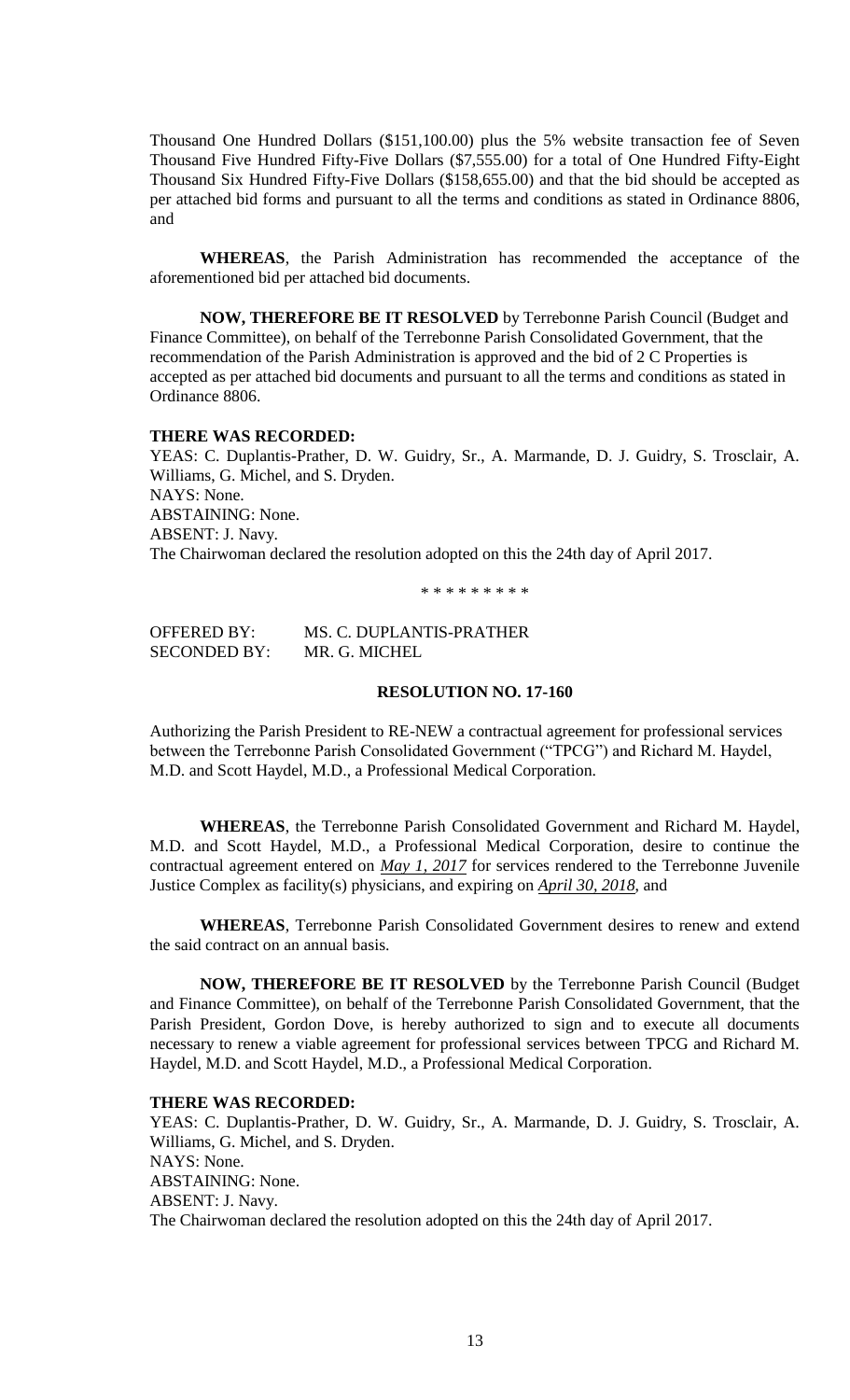\* \* \* \* \* \* \* \* \*

Mr. D. W. Guidry, Sr. moved, seconded by Mr. S. Trosclair, "THAT, the Budget & Finance Committee introduce an ordinance to amend the 2017 Adopted Operating Budget and 5- Year Capital Outlay Budget of the Terrebonne Parish Consolidated Government for the following items and to provide for related matters:

- I. Flood Mitigation Assistance Program, \$422,326
- II. Bayou Country Sports Sinking \$204,450
- III. Bayou Chauvin/40 Acre Sewer Relocation, \$30,000

and call a public hearing on said matter on May 10, 2017 at 6:30 p.m."

The Chairwoman called for the vote on the motion offered by Mr. D. W. Guidry, Sr. **THERE WAS RECORDED:**

YEAS: C. Duplantis-Prather, D. W. Guidry, Sr., A. Marmande, D. J. Guidry, S. Trosclair, A. Williams, G. Michel and S. Dryden.

NAYS: None. ABSENT: J. Navy. The Chairwoman declared the motion adopted.

Chief Finance Officer K. Mauldin explained that the monies allocated for the Bayou Country Sports Sinking is a credit and is being transferred into another fund; and noted that this is only being done to separate accounts.

Parish President G. Dove announced, for clarification purposes, that the sinking fund is an accounting term that is used; and explained that the land for the Bayou Country Sports Park is not sinking.

Mr. S. Trosclair moved, seconded by Mr. A. Marmande, "THAT, there being no further business to come before the Budget & Finance Committee, the meeting be adjourned."

The Chairwoman called for the vote on the motion offered by Mr. S. Trosclair. **THERE WAS RECORDED:**

YEAS: C. Duplantis-Prather, D. W. Guidry, Sr., A. Marmande, D. J. Guidry, S. Trosclair, A. Williams, G. Michel and S. Dryden.

NAYS: None.

ABSENT: J. Navy.

The Chairwoman declared the motion adopted and the meeting was adjourned at 6:25 p.m.

Arlanda J. Williams, Chairwoman

Tammy E. Triggs, Minute Clerk

Ms. A. Williams moved, seconded by Ms. C. Duplantis-Prather, "THAT the Council accept and ratify the minutes of the Budget and Finance Committee meeting held on 04/22/17."

The Chairman called for a vote on the motion offered by Ms. A. Williams. **THERE WAS RECORDED:** YEAS: C. Duplantis-Prather, D. W. Guidry, Sr., A. Marmande, D. J. Guidry, S. Trosclair, A. Williams, G. Michel, and S. Dryden. NAYS: None. ABSENT: J. Navy. The Chairman declared the motion adopted.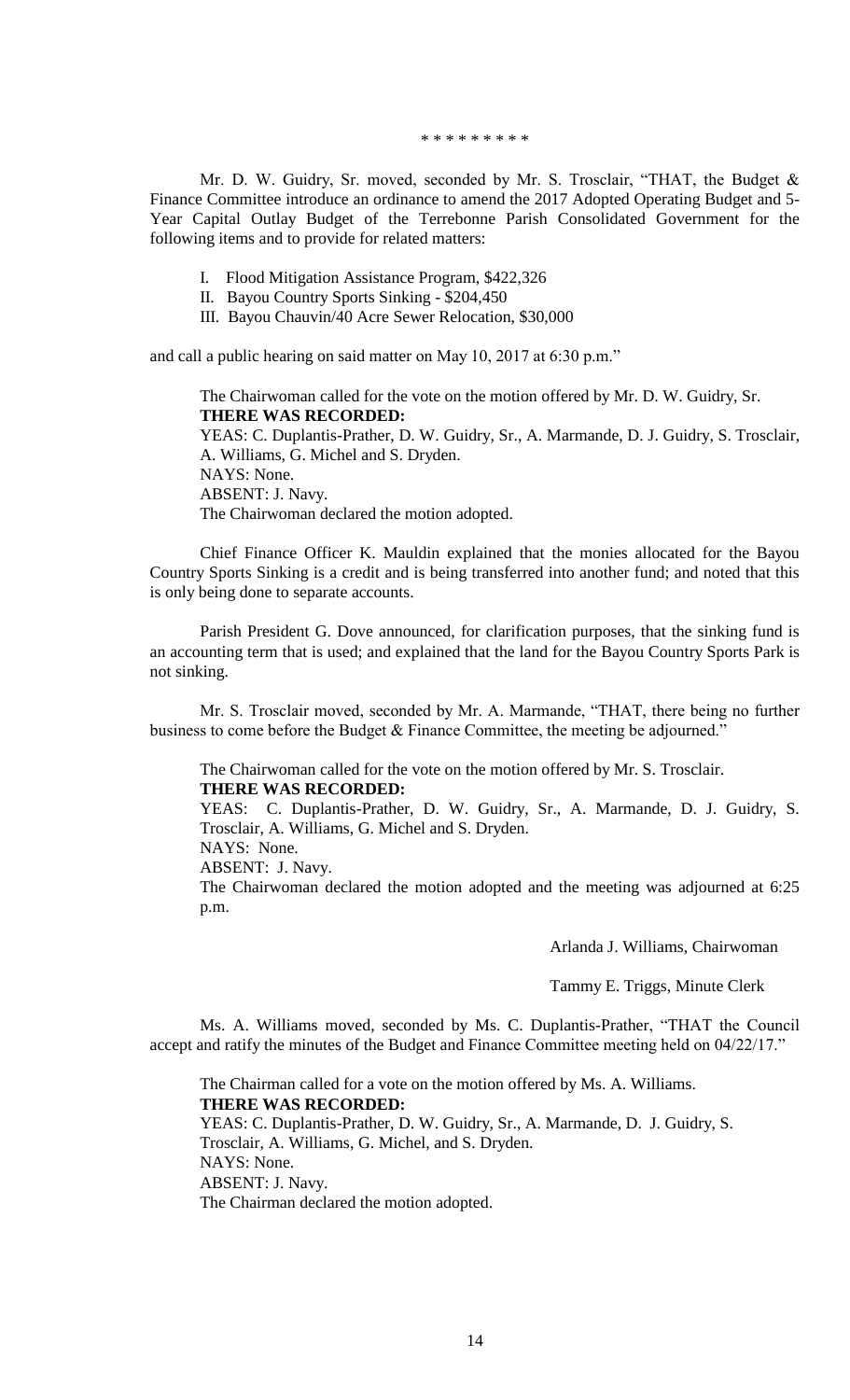Ms. A. Williams moved, seconded by Mr. S. Trosclair, "THAT the Council approve the following street light list:"

# **STREET LIGHT LIST 04-26-17**

# INSTALL 1 STREET LIGHT ON EXISTING POLE BETWEEN 722 AND 724 BROADMOOR AVE; ENTERGY; RLD 3A; GERALD MICHEL, DISTRICT 3

The Chairman called for a vote on the motion offered by Ms. A. Williams. **THERE WAS RECORDED:** YEAS: C. Duplantis-Prather, D. W. Guidry, Sr., A. Marmande, D. J. Guidry, S. Trosclair, A. Williams, G. Michel, and S. Dryden. NAYS: None. ABSENT: J. Navy.

The Chairman declared the motion adopted.

Mr. S. Trosclair moved, seconded by Mr. A. Marmande, "THAT the Council open nominations for the one expired term on the Recreation District No. 7 Board, close nominations, and reappoint Ms. Donna Price to serve for another on the aforementioned board."

The Chairman called for a vote on the motion offered by Mr. S. Trosclair. **THERE WAS RECORDED:** YEAS: C. Duplantis-Prather, D. W. Guidry, Sr., A. Marmande, D. J. Guidry, S. Trosclair, A. Williams, G. Michel, and S. Dryden. NAYS: None. ABSENT: J. Navy. The Chairman declared the motion adopted.

Ms. C. Duplantis-Prather moved, seconded by Ms. A. Williams, "THAT the Council hold nominations open for two weeks for the one expired term on the Boat Launch Advisory Committee."

The Chairman called for a vote on the motion offered by Ms. C. Duplantis-Prather. **THERE WAS RECORDED:** YEAS: C. Duplantis-Prather, D. W. Guidry, Sr., A. Marmande, D. J. Guidry, S. Trosclair, A. Williams, G. Michel, and S. Dryden. NAYS: None. ABSENT: J. Navy. The Chairman declared the motion adopted.

Ms. C. Duplantis-Prather moved, seconded by Ms. A. Williams, "THAT, the Council open nominations for the one vacancy, due to a resignation, on the Terrebonne Parish Tree Board, close nominations, and appoint Ms. Melissa Hutchinson to serve on the aforementioned board."

The Chairman called for a vote on the motion offered by Ms. C. Duplantis-Prather. **THERE WAS RECORDED:** YEAS: C. Duplantis-Prather, D. W. Guidry, Sr., A. Marmande, D. J. Guidry, S. Trosclair, A. Williams, G. Michel, and S. Dryden. NAYS: None. ABSENT: J. Navy. The Chairman declared the motion adopted.

The Chairman announced one expiring term on 5/13/17 for the Recreation District No. 2,3 Board and three expiring terms on the Terrebonne ARC Board.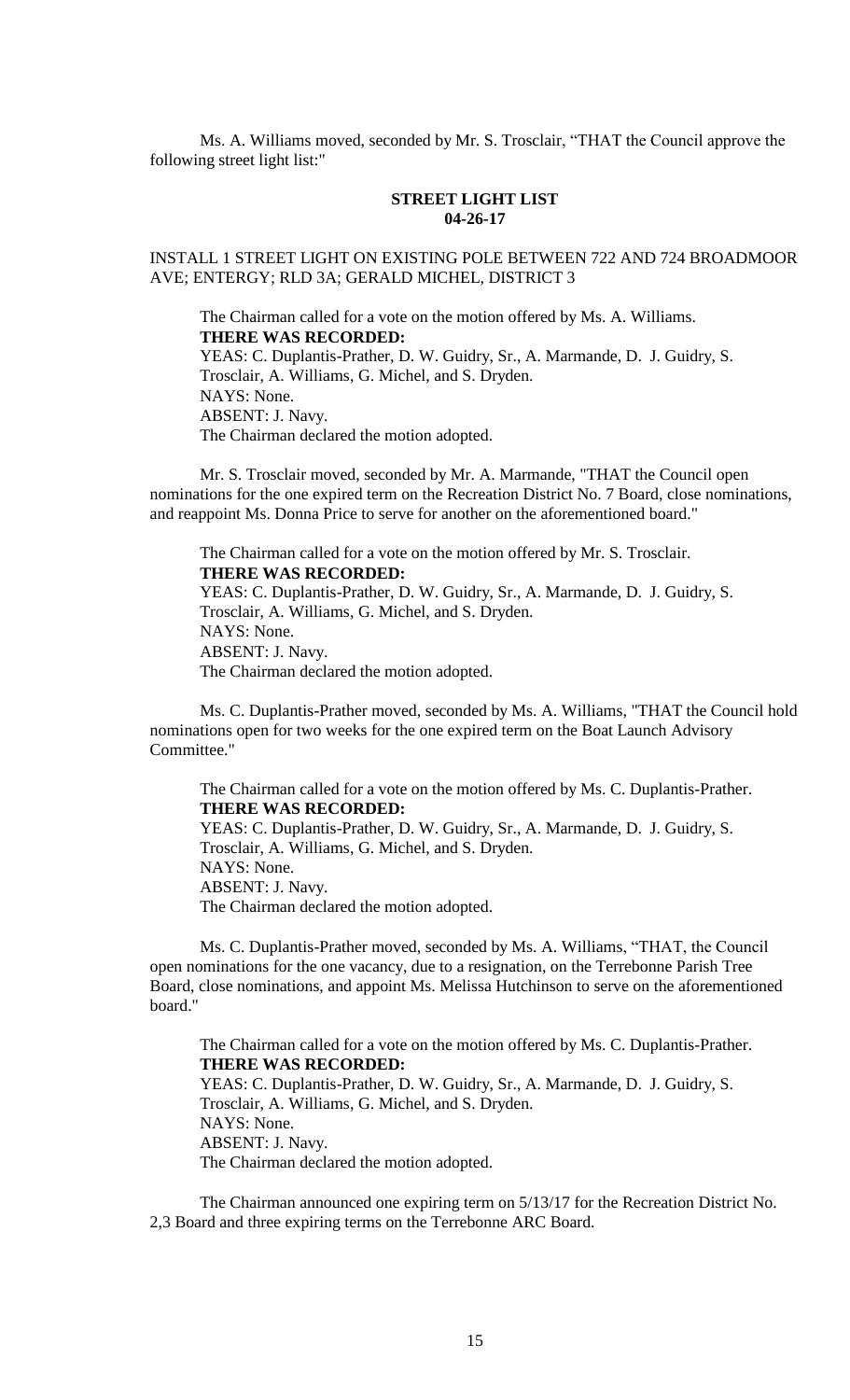Discussion ensued regarding the Houma-Terrebonne Civic Center and a potential outstanding legal issue with supposed mold and mildew collecting on the center's brickwork.

Upon request, Ms. Janel Ricca, Civic Center Director, explained to the Council that the issue is the result of a defect in the brick that causes minerals to seep out of the brick, and it has been a recurring nuisance since the building was constructed. She has contacted experts and attempted several in-house treatment options at the recommendation of Administration since she became Director.

Upon request, Mr. Al Levron, Parish Manager, explained that the prior legal issue with the brick was concluded, that it was not a structural issue but an aesthetic issue which would disallow it from being pursued with legal action per the construction contract. He stated that the Parish President has instructed the Building Maintenance Supervisor to seek out specialists and costs to address the problem with the bricks.

Councilwoman C. Duplantis-Prather recognized the Animal Shelter for their ongoing success in adoptions and asked that everyone spay and neuter their pets to control the pet population.

Councilman D. W. Guidry, Sr. read aloud an e-mail he received to recognize Ms. Darlene Theriot, Customer Service Representative, in appreciation of her good work.

Councilman A. Marmande encouraged everyone to attend the Bayou Dularge Boat Blessing at St. Andrew's Episcopal Church over the weekend. He also thanked the Sheriff's Office and their Work Inmate Program for cleaning the tunnel as well as several administration and Council members for their assistance with the recent CASA fundraiser.

Councilwoman C. Duplantis-Prather encouraged everyone to attend the Relay for Life event for the American Cancer Society at the Houma-Terrebonne Civic Center over the weekend.

Council Chairman D. J. Guidry encouraged everyone to attend the Bayou Chauvin Boat Blessing at St. Joseph's Catholic Church over the weekend.

Ms. A. Williams moved, seconded by Ms. C. Duplantis-Prather, "THAT, the Council, at this time (6:22 p.m.), take a recess until 6:30 p.m."

The Chairman called for a vote on the motion offered by Ms. A. Williams. **THERE WAS RECORDED:** YEAS: C. Duplantis-Prather, D. W. Guidry, Sr., A. Marmande, D. J. Guidry, S. Trosclair, A. Williams, G. Michel, and S. Dryden. NAYS: None. ABSENT: J. Navy. The Chairman declared the motion adopted.

Ms. A. Williams moved, seconded by Mr. S. Trosclair, "THAT the Council convene back into Regular Session and resume the regular order of business, as per written agenda, at 6:30 p.m."

The Chairman called for a vote on the motion offered by Ms. A. Williams. **THERE WAS RECORDED:** YEAS: C. Duplantis-Prather, D. W. Guidry, Sr., A. Marmande, D. J. Guidry, S. Trosclair, A. Williams, G. Michel, and S. Dryden. NAYS: None. ABSENT: J. Navy. The Chairman declared the motion adopted.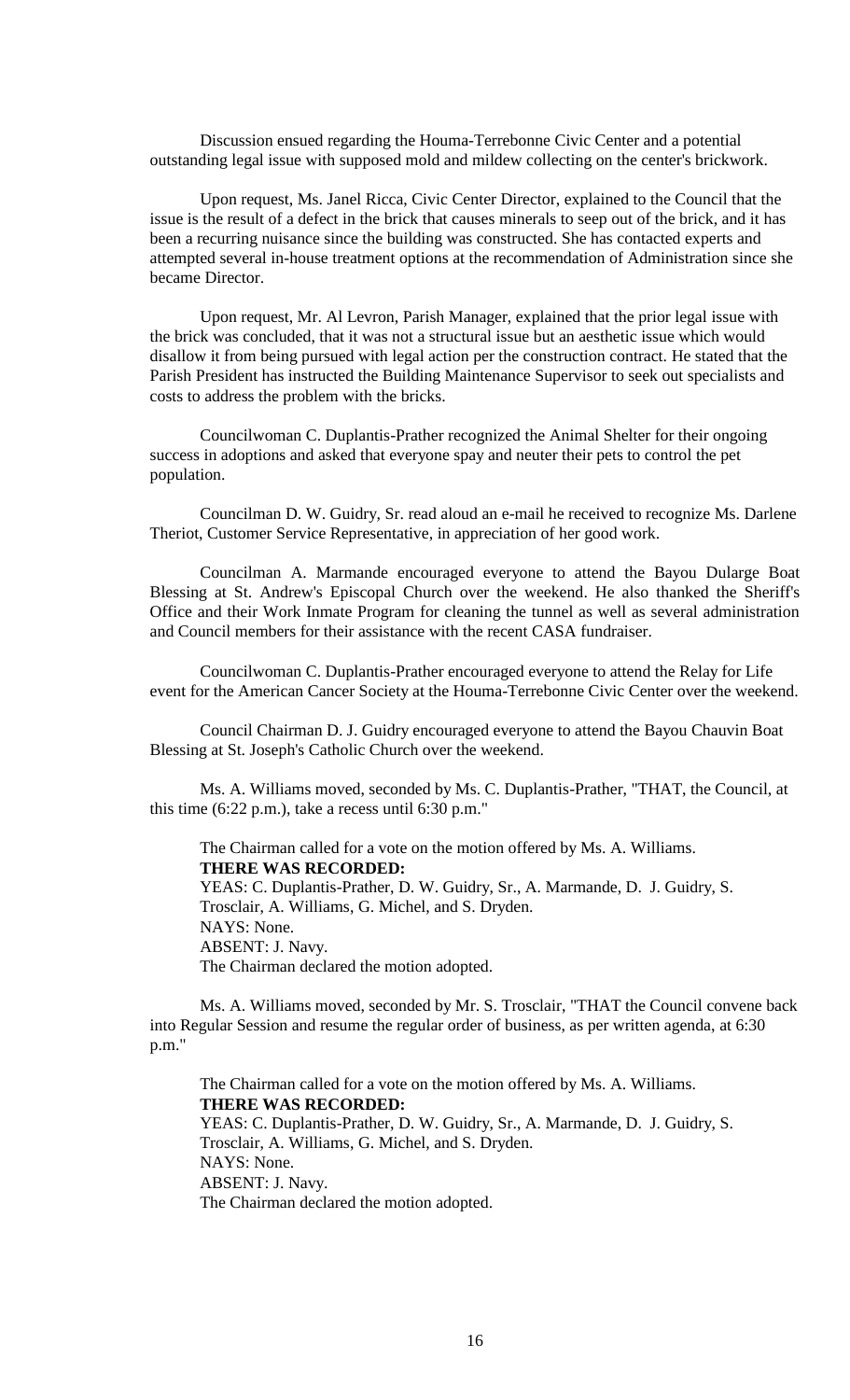Ms. A Williams moved, seconded by Ms. C. Duplantis-Prather, "THAT, it now being 6:30 p.m., the Council open public hearings."

The Chairman called for a vote on the motion offered by Ms. A. Williams. **THERE WAS RECORDED:** YEAS: C. Duplantis-Prather, D. W. Guidry, Sr., A. Marmande, D. J. Guidry, S. Trosclair, A. Williams, G. Michel, and S. Dryden. NAYS: None. ABSENT: J. Navy. The Chairman declared the motion adopted.

The Chairman recognized the public for comments on the following:

A. A proposed ordinance that will amend the 2017 Adopted Operating Budget of the Terrebonne Parish Consolidated Government for the following items and to provide for related matters:

General Fund - Economic Development, \$10,000 Sanitation - Vehicle Repair, \$4,464 General Fund - 2017 Cities Readiness Initiative, \$18,147 Houma Police Department - New Positions, \$102,978.

There were no comments from the public on the proposed ordinance.

Ms. C. Duplantis-Prather moved, seconded by Ms. A. Williams, "THAT the Council close the aforementioned public hearing."

The Chairman called for a vote on the motion offered by Ms. C. Duplantis-Prather. **THERE WAS RECORDED:**

YEAS: C. Duplantis-Prather, D. W. Guidry, Sr., A. Marmande, D. J. Guidry, S. Trosclair, A. Williams, G. Michel, and S. Dryden. NAYS: None. ABSENT: J. Navy. The Chairman declared the motion adopted.

OFFERED BY: MS. A. WILLIAMS SECONDED BY: MS. C. DUPLANTIS-PRATHER

### **ORDINANCE NO. 8838**

# AN ORDINANCE TO AMEND THE 2017 ADOPTED OPERATING BUDGET OF THE TERREBONNE PARISH CONSOLIDATED GOVERNMENT FOR THE FOLLOWING ITEMS AND TO PROVIDE FOR RELATED MATTERS.

- **I.** General Fund-Economic Development, \$10,000
- **II.** Sanitation-Vehicle Repair, \$4,464
- **III.** General Fund-2017 Cities Readiness Initiative, \$18,147
- **IV.** Houma Police Department-New Positions, \$102,978

### **SECTION I**

**WHEREAS**, Administration is requesting to amend the Operating Budget of the General Fund-Economic Development to provide funding of \$10,000 to Terrebonne Council on Aging for the Bayou River Regional Senior Olympics, and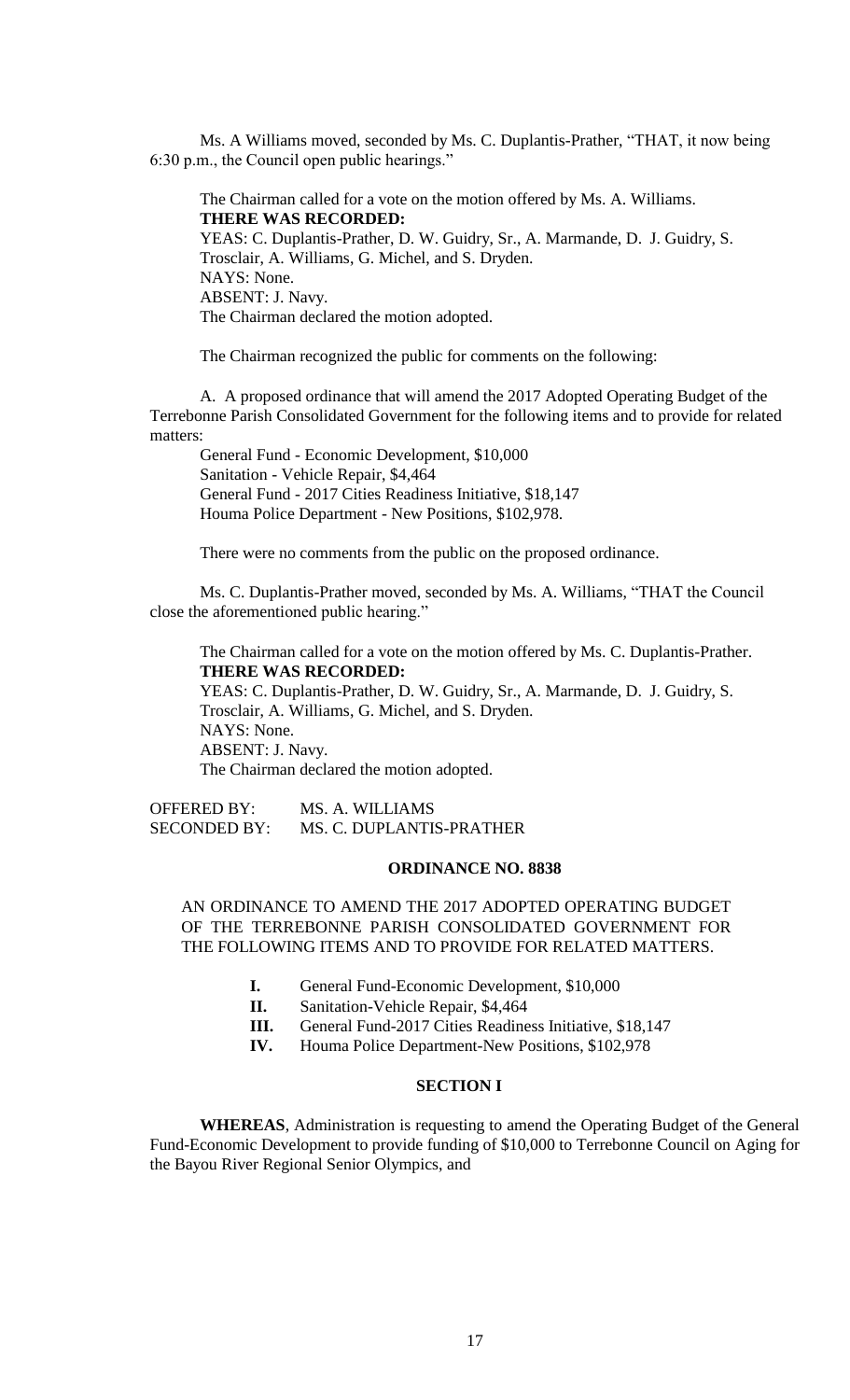**WHEREAS**, the purpose of the Bayou River Regional Senior Olympics is to promote physical fitness, offer opportunities of athletic competition, and offer an opportunity to qualify for the Louisiana State Senior Olympic Games, for residents 50 years of age or older, and

**WHEREAS**, the Bayou River Regional Senior Olympics is composed of St. Charles Parish, St. John Parish, St. James Parish, Assumption Parish, Lafourche Parish, and Terrebonne Parish, and

**WHEREAS**, the funds will be provided by the General Fund-Economic Development restricted fund balance.

**NOW, THEREFORE BE IT ORDAINED**, by the Terrebonne Parish Council, on behalf of the Terrebonne Parish Consolidated Government, that the 2017 Adopted Operating Budget be amended for the Senior Olympics. (Attachment A), and the Parish President, Gordon E. Dove, is authorized to enter into a Cooperative Endeavor Agreement with Terrebonne Council on Aging, subject to approval by legal counsel for the Parish.

#### **SECTION II**

**WHEREAS**, the Sanitation Department received \$4,464 reimbursement for damages occurred to unit #4100, and

**WHEREAS**, this reimbursement needs to be reflected in the On/Off Road Rolling Equipment Repair account for the impending repairs to the vehicle.

**NOW, THEREFORE BE IT FURTHER ORDAINED**, by the Terrebonne Parish Council, on behalf of the Terrebonne Parish Consolidated Government, that the 2017 Adopted Operating Budget be amended to recognize the reimbursement for damages occurred to the Sanitation Department vehicle. (Attachment B)

## **SECTION III**

**WHEREAS**, the Louisiana Department of Health and Hospitals, Office of Public Health has requested to participate in contracts with designated Parishes for the purpose of aiding cities and increasing their capacity to deliver medication and medical supplies during a large scale public health emergency, and

**WHEREAS**, this initiative focuses on a very specific element of preparedness, the ability to provide antibiotics to the entire population within forty-eight hours of the decision to do so, and

**WHEREAS**, Terrebonne Parish is one of the designated Parishes with whom the Office of Public Health has contracted to fulfill the grant requirements of the Public Health Emergency Preparedness (PHEP) Program for \$18,147.

**NOW, THEREFORE BE IT FURTHER ORDAINED**, by the Terrebonne Parish Council, on behalf of the Terrebonne Parish Consolidated Government, that the 2017 Adopted Operating Budget be amended to recognize the funding for the 2017 Cities Readiness Initiative Budget. (Attachment C)

## **SECTION IV**

**WHEREAS**, Administration is requesting to amend the Operating Budget and Budgeted Positions for the Houma Police Department, adding two Police Officer-1<sup>st</sup> Class, Grade P-2 and

WHEREAS, the cost of salary and related taxes/benefits is estimated to be \$102,978, and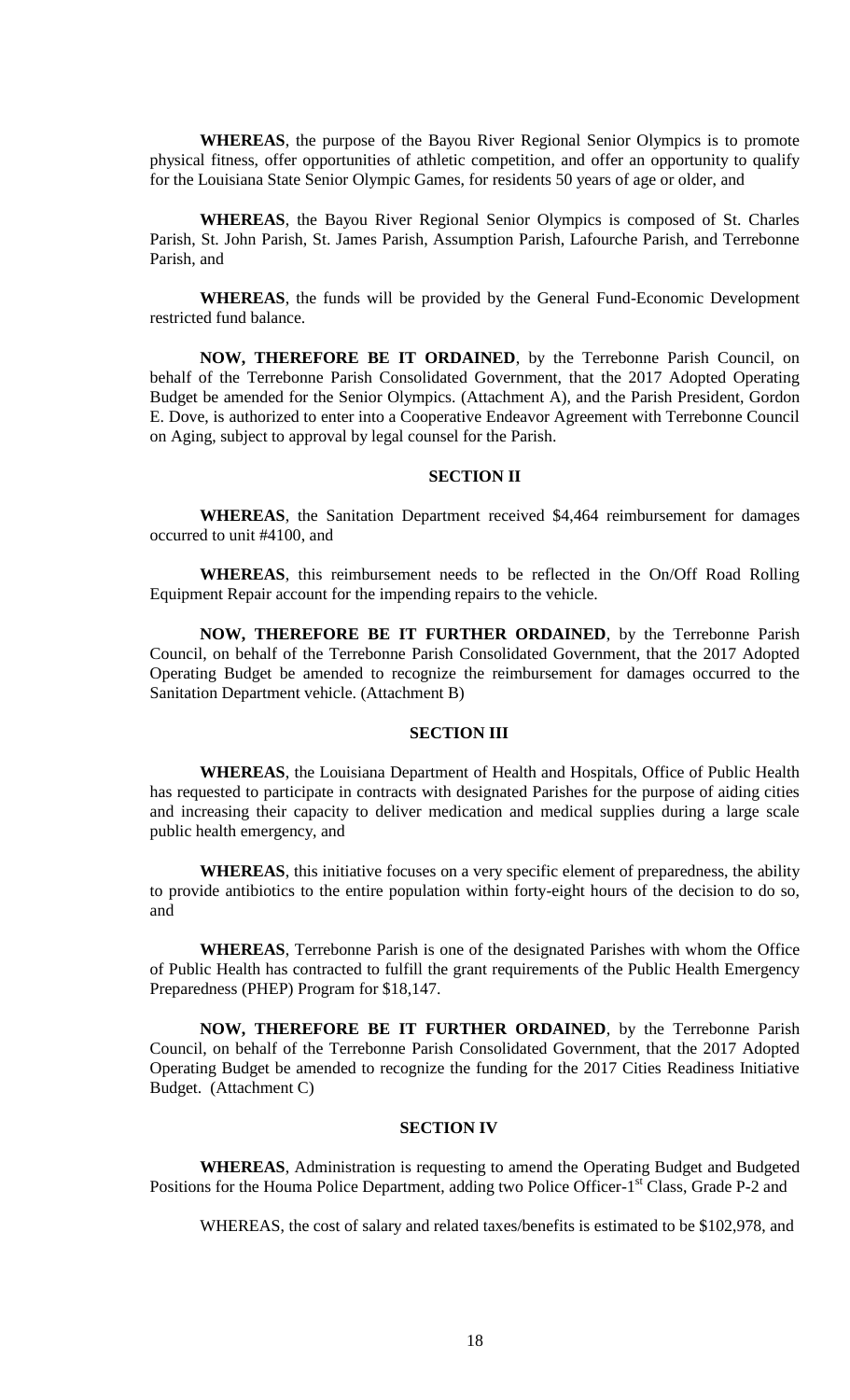**NOW, THEREFORE BE IT ORDAINED**, by the Terrebonne Parish Council, on behalf of the Terrebonne Parish Consolidated Government, that the 2017 Adopted Operating Budget and Budgeted Positions be amended to recognize the cost for the Houma Police Department positions in the Public Safety Fund. (Attachment D)

## **SECTION V**

If any word, clause, phrase, section or other portion of this ordinance shall be declared null, void, invalid, illegal, or unconstitutional, the remaining words, clauses, phrases, sections and other portions of this ordinance shall remain in full force and effect, the provisions of this ordinance hereby being declared to be severable.

# **SECTION VI**

This ordinance shall become effective upon approval by the Parish President or as otherwise provided in Section 2-13(b) of the Home Rule Charter for a Consolidated Government for Terrebonne Parish, whichever occurs sooner.

This ordinance, having been introduced and laid on the table for at least two weeks, was voted upon as follows:

## **THERE WAS RECORDED:**

YEAS: C. Duplantis-Prather, D.W. Guidry, Sr., A. Marmande, D.J. Guidry, S. Trosclair, A. Williams, G. Michel and S. Dryden. NAYS: None. NOT VOTING: None. ABSTAINING: None. ABSENT: J. Navy. The Chairman declared the ordinance adopted on this, the 26th day April 2017.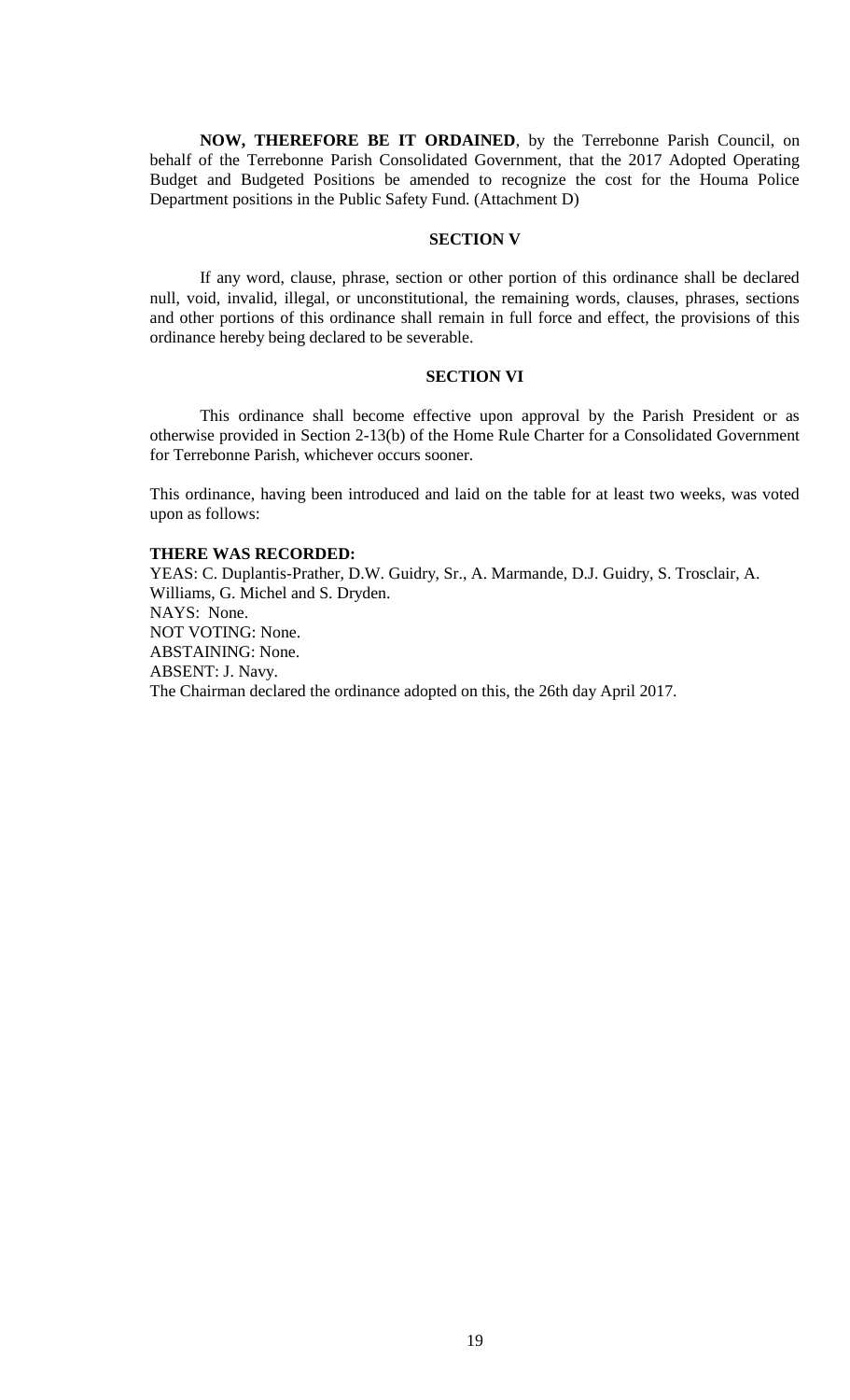## **ATTACHMENT A - Economic Development**

|                         | 2017           |               |                |  |
|-------------------------|----------------|---------------|----------------|--|
|                         | <b>Adopted</b> | <b>Change</b> | <b>Amended</b> |  |
| <b>Senior Olympics</b>  | -              | 10,000        | 10,000         |  |
| Fund Balance (decrease) | N/A            | (10,000)      | N/A            |  |

### **ATTACHMENT B - Sanitation**

| 2017                     |               |         |  |
|--------------------------|---------------|---------|--|
| <b>Adopted</b>           | <b>Change</b> | Amended |  |
|                          |               |         |  |
| 60,800                   | 4.464         | 65,264  |  |
| $\overline{\phantom{0}}$ | (4, 464)      | (4,464) |  |
|                          |               |         |  |

#### **ATTACHMENT C - Cities Readiness Initiative**

|                     |                          | 2017          |           |  |  |
|---------------------|--------------------------|---------------|-----------|--|--|
|                     | <b>Adopted</b>           | <b>Change</b> | Amended   |  |  |
| OPH - CRI (OEP)     | $\overline{\phantom{0}}$ | (18, 147)     | (18, 147) |  |  |
| <b>CRI Supplies</b> | 30,525                   | 18.147        | 48,672    |  |  |

## **ATTACHMENT D - Houma Police Department**

|                           |                | 2016          |           |  |  |  |
|---------------------------|----------------|---------------|-----------|--|--|--|
|                           | <b>Adopted</b> | <b>Change</b> | Amended   |  |  |  |
|                           |                |               |           |  |  |  |
| Salaries & Wages          | 3,771,015      | 59,201        | 3,830,216 |  |  |  |
| Medicare                  | 67,737         | 858           | 68,595    |  |  |  |
| Pension                   | 1,334,626      | 18,796        | 1,353,422 |  |  |  |
| Unemployment Compensation | 58,394         | 740           | 59,134    |  |  |  |
| Workers Compensation      | 181,170        | 2,383         | 183,553   |  |  |  |
| Group Insurance           | 1,418,050      | 21,000        | 1,439,050 |  |  |  |
| Fund Balance (decrease)   | N/A            | (102, 978)    | N/A       |  |  |  |

## **ATTACHMENT D - Houma Police Department**

|                                | 2016 |  |                                  |  |  |                          |     |
|--------------------------------|------|--|----------------------------------|--|--|--------------------------|-----|
|                                |      |  | Adopted Change Amended Level MIN |  |  | <b>MID</b>               | MAX |
|                                |      |  |                                  |  |  |                          |     |
| Police Officer/Police Officer- |      |  |                                  |  |  |                          |     |
| 1st Class                      | 63   |  | 65                               |  |  | 211 57,231 71,539 85,847 |     |

The Chairman recognized the public for comments on the following:

B. A proposed ordinance that amend the 2017 Adopted Operating Budget and 2017 Budgeted Positions of the Terrebonne Parish Consolidated Government for the following items and to provide for related matters:

I. Planning, \$401,487 II. Planning, add positions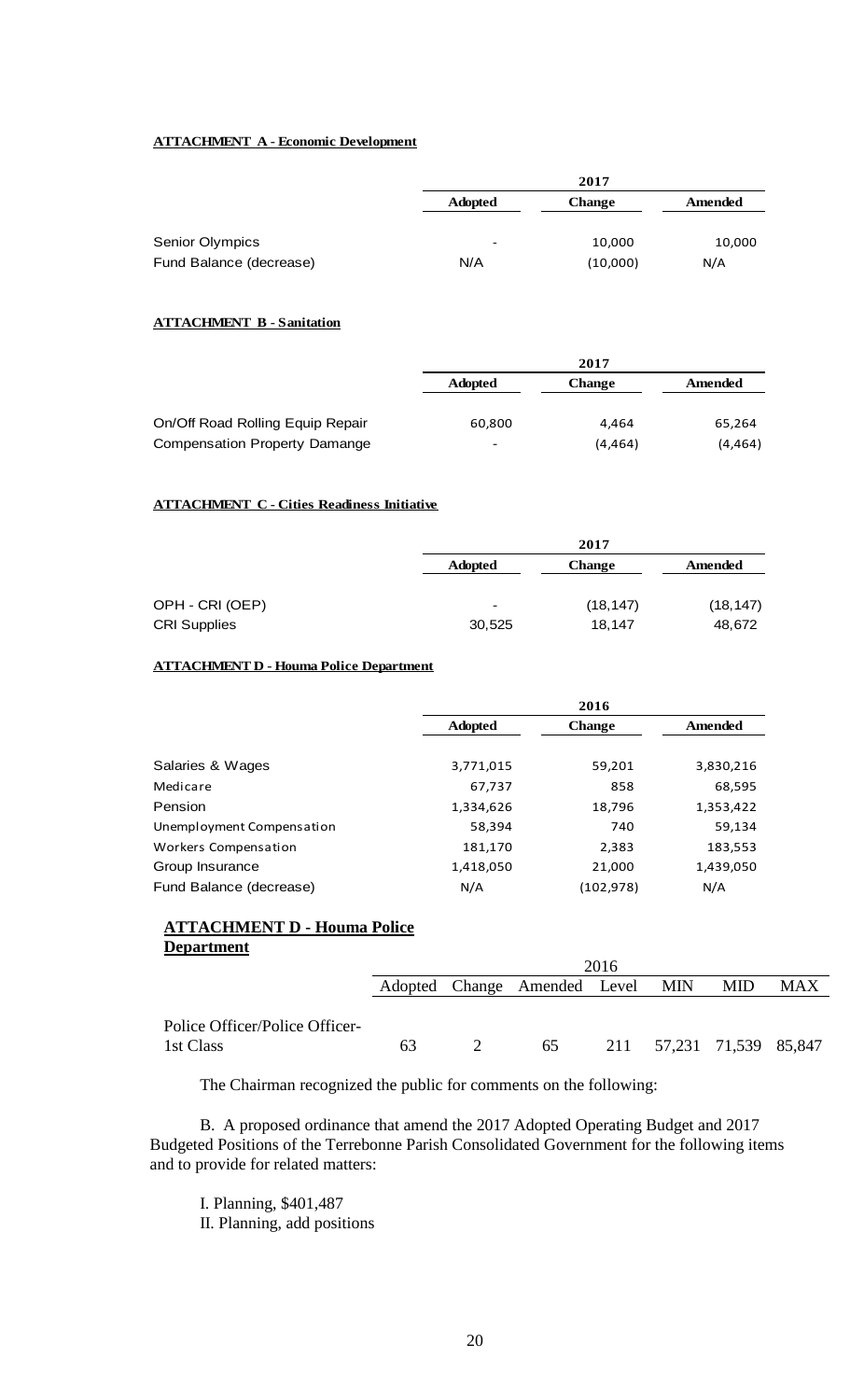There were no comments from the public on the proposed ordinance.

Ms. A. Williams moved, seconded by Mr. S. Trosclair, "THAT the Council close the aforementioned public hearing."

The Chairman called for a vote on the motion offered by Ms. A. Williams. THERE WAS RECORDED: YEAS: C. Duplantis-Prather, D. W. Guidry, Sr., A. Marmande, D. J. Guidry, S. Trosclair, A. Williams, G. Michel, and S. Dryden. NAYS: None. ABSENT: J. Navy. The Chairman declared the motion adopted.

Upon request, Mr. Al Levron, Parish Manager, explained that the ordinance was originally created as a secondary measure if the Parish was unable to finalize a new contract with South Central Planning within a given time frame. He also reported that a new contract had been finalized and asked that no further action be taken.

There was no further action taken in regards to the aforementioned ordinance.

The Chairman recognized the public for comments on the following:

C. A proposed ordinance that will revoke the right-of-way for approximately 645 linear feet of Bauch Road.

There were no comments from the public on the proposed ordinance.

Mr. S. Trosclair moved, seconded by Ms. A. Williams, "THAT the Council close the aforementioned public hearing."

The Chairman called for a vote on the motion offered by Mr. S. Trosclair. THERE WAS RECORDED: YEAS: C. Duplantis-Prather, D. W. Guidry, Sr., A. Marmande, D. J. Guidry, S. Trosclair, A. Williams, G. Michel, and S. Dryden. NAYS: None. ABSENT: J. Navy. The Chairman declared the motion adopted.

OFFERED BY: MR. S. TROSCLAIR SECONDED BY: MS. C. DUPLANTIS-PRATHER

#### **ORDINANCE NO. 8839**

# AN ORDINANCE TO REVOKE THE RIGHT-OF-WAY FOR APPROXIMATELY 645 LINEAR FEET OF BAUCH ROAD

### **SECTION I**

**NOW, THEREFORE BE IT ORDAINED** that the Terrebonne Parish Council, in regular session convened, acting pursuant to the authority vested in it by the Constitution and laws of the State of Louisiana, and pursuant to the Home Rule Charter for a Consolidated Government, does hereby revoke the dedication of public passage on Bauch Road between the Rounds Road, and Safety Road, however Terrebonne Parish Consolidated Government reserves the entire area as a public utility servitude, as depicted on Exhibit "B", attached hereto.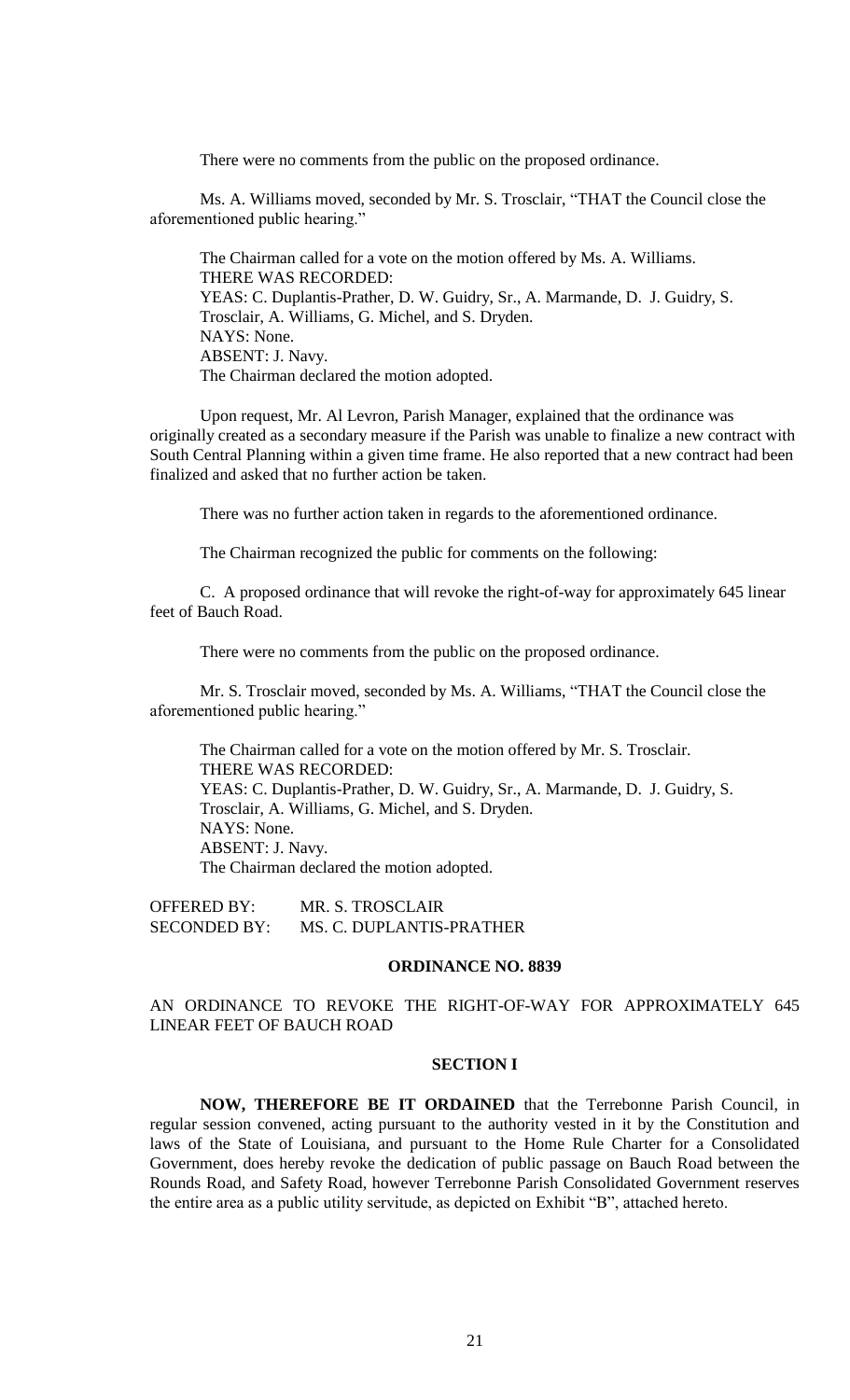## **SECTION II**

**BE IT FURTHER ORDAINED**, that the Terrebonne Parish Council has determined that this 645 linear foot section of Bauch Road no longer serves a public purpose and does not further the interests of the Parish Road System.

## **SECTION III**

If any word, clause, phrase, section or other portion of this ordinance shall be declared null, void, invalid, illegal, or unconstitutional, the remaining words, clauses, phrases, sections and other portions of this ordinance shall remain in full force and effect, the provisions of this ordinance hereby being declared to be severable.

#### **SECTION IV**

This ordinance shall become effective upon approval by the Parish President or as otherwise provided in Section 2-13(b) of the Home Rule Charter for a Consolidated Government for Terrebonne Parish, whichever occurs sooner.

This ordinance, having been introduced and laid on the table for at least two weeks, was voted upon as follows:

#### **THERE WAS RECORDED:**

YEAS: C. Duplantis-Prather, D.W. Guidry, Sr., A. Marmande, D.J. Guidry, S. Trosclair, A. Williams, G. Michel and S. Dryden. NAYS: None. NOT VOTING: None. ABSTAINING: None. ABSENT: J. Navy. The Chairman declared the ordinance adopted on this, the 26th day April 2017.

The Chairman recognized the public for comments on the following:

D. A proposed ordinance that will name the new portion of Bayou Gardens Boulevard, from Coteau Road to Bayou Blue Road, as a continuation of Bayou Gardens Boulevard.

There were no comments from the public on the proposed ordinance.

Mr. S. Dryden moved, seconded by Ms. C. Duplantis-Prather, "THAT the Council close the aforementioned public hearing."

The Chairman called for a vote on the motion offered by Mr. S. Dryden. **THERE WAS RECORDED:** YEAS: C. Duplantis-Prather, D. W. Guidry, Sr., A. Marmande, D. J. Guidry, S. Trosclair, A. Williams, G. Michel, and S. Dryden. NAYS: None. ABSENT: J. Navy. The Chairman declared the motion adopted.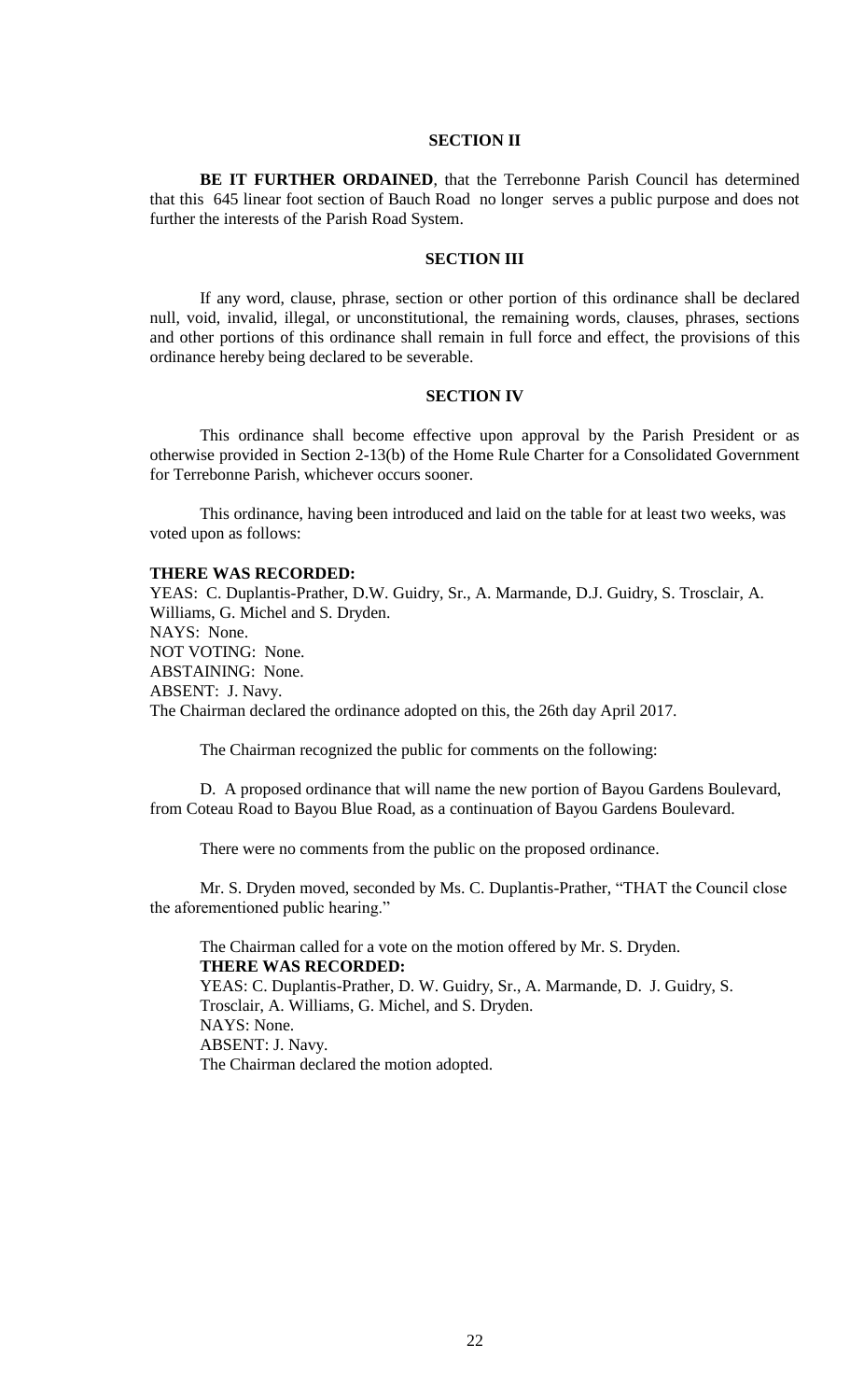## OFFERED BY: MR. S. DRYDEN SECONDED BY: MS. C. DUPLANTIS-PRATHER

#### **ORDINANCE NO. 8840**

AN ORDINANCE TO NAME THE NEW PORTION OF BAYOU GARDENS BOULEVARD FROM COTEAU ROAD TO BAYOU BLUE ROAD AS A CONTINUATION OF BAYOU GARDENS BOULEVARD AND TO INCORPORATE SAME INTO THE ENHANCED 911 EMERGENCY RESPONSE SYSTEM FOR THE PURPOSE OF PROVIDING A BETTER MEANS OF LOCATING ADDRESSES; TO SET FORTH AN EFFECTIVE DATE FOR THE INCORPORATION OF THE STREET NAME, TO INFORM THE PROPER AGENCIES OF THE STREET NAME, AND TO AUTHORIZE THE INSTALLATION OF STREET SIGNS; AND TO ADDRESS OTHER MATTERS RELATIVE THERETO.

#### **SECTION I**

**BE IT ORDAINED** that effective on the date of acceptance of the Certificate of Substantial Completion the aforementioned street shall be incorporated into the Enhanced 911 Emergency Response System; and,

**BE IT FURTHER ORDAINED** that a copy of this ordinance shall be submitted to the Terrebonne Parish Communications District Board, the local U.S. Postal Services, and the fire districts, Acadian Ambulance Service, the Terrebonne Parish Sheriff's Office, and any other appropriate agency; and,

**BE IT FURTHER ORDAINED** that the Parish forces be directed to install the proper street signs on the appropriate streets, and that any other actions relative thereto be addressed.

### **SECTION II**

If any section, part, paragraph, sentence, or clause of this ordinance should be declared invalid or unenforceable, such invalidity or defect shall not affect the remaining sections, paragraphs, parts, sentences or clauses hereof and, to this end, the several provisions hereof are hereby declared to be severable.

### **SECTION III**

This ordinance shall become effective upon approval by the Parish President or as otherwise provided in Section 2-13(b) of the Home Rule Charter for a Consolidated Government for Terrebonne Parish, whichever occurs sooner.

This ordinance, having been introduced and laid on the table for at least two weeks, was voted upon as follows:

#### **THERE WAS RECORDED:**

YEAS: C. Duplantis-Prather, D.W. Guidry, Sr., A. Marmande, D.J. Guidry, S. Trosclair, A. Williams, G. Michel and S. Dryden. NAYS: None. NOT VOTING: None. ABSTAINING: None. ABSENT: J. Navy. The Chairman declared the ordinance adopted on this, the 26th day April 2017.

E. A proposed ordinance that will amend the Parish Code that will serve to resolve conflicts and clarify authority between the Terrebonne Parish Consolidated Building Code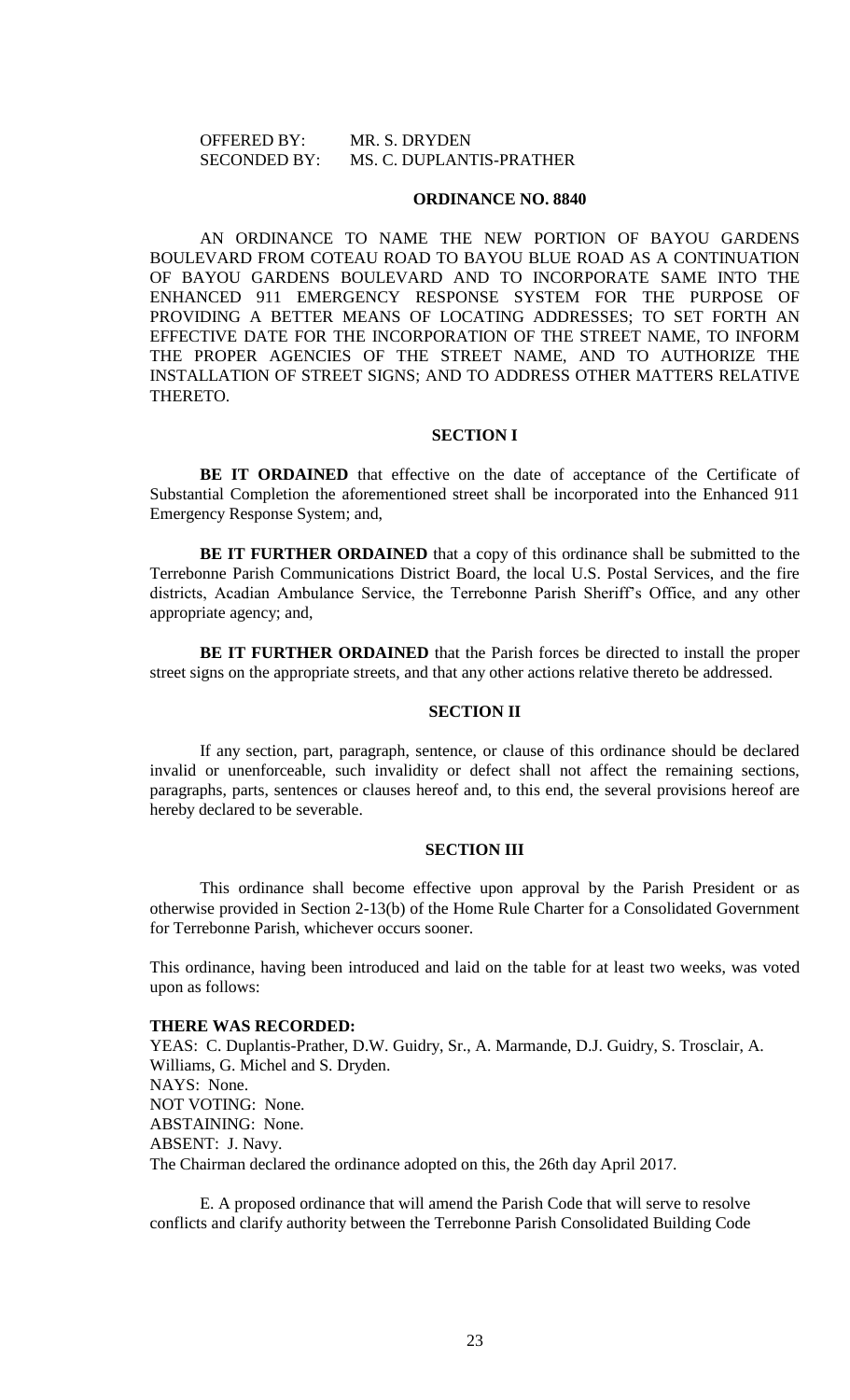Appendix A and the Terrebonne Parish Code and Charter in matters related to the responsibilities of building plan review and inspections in Terrebonne Parish.

There were no comments from the public on the proposed ordinance.

Mr. S. Trosclair moved, seconded by Mr. G. Michel, "THAT the Council close the aforementioned public hearing."

The Chairman called for a vote on the motion offered by Mr. S. Trosclair. THERE WAS RECORDED: YEAS: C. Duplantis-Prather, D. W. Guidry, Sr., A. Marmande, D. J. Guidry, S. Trosclair, A. Williams, G. Michel, and S. Dryden. NAYS: None. ABSENT: J. Navy. The Chairman declared the motion adopted.

Upon request, Mr. Al Levron, Parish Manager, explained that the ordinance was created to correct for conflicting items between the Building Code and the Charter to allow the Terrebonne Parish Planning department to manage building plans for the Parish should the Council and the Paris President decide jointly to cancel the Parish's contract with South Central Planning.

OFFERED BY: MR. S. TROSCLAIR SECONDED BY: MS. A. WILLIAMS

## **ORDINANCE NO. 8841**

AN ORDINANCE OF THE TERREBONNE PARISH CONSOLIDATED GOVERNMENT COUNCIL AMENDING THE TERREBONNE PARISH CONSOLIDATED GOVERNMENT CODE OF ORDINANCES BY AMENDING APPENDIX A OF CHAPTER 6, "BUILDINGS AND STRUCTURES" FOR THE PURPOSES OF RESOLVING CONFLICTS BETWEEN THE TERREBONNE PARISH CONSOLIDATED BUILDING CODE AND THE TERREBONNE PARISH CODE AND CHARTER, PROVIDING FOR THE EFFECT OF THE EXPIRATION AND/OR TERMINATION OF ANY CONTRACT FOR BUILDING CODE REVIEW AND INSPECTION SERVICES, AND TO PROVIDE FOR RELATED MATTERS.

**WHEREAS,** Section 1 – 06 of the Home Rule Charter for the Parish of Terrebonne provides that the parish government shall have the right, power and authority to pass all ordinances requisite or necessary to promote, protect and preserve the general welfare, safety, health, peace and good order of the parish, including, but not by way of limitation, the right, power and authority to pass ordinances on all subject matter necessary, requisite or proper for the management of the parish affairs, and all other subject matter without exception, subject only to the limitations that the same shall not be inconsistent with the Constitution or expressly denied by the general law applicable to the parish; and

**WHEREAS,** in an effort to resolve conflicts between the Terrebonne Parish Consolidated Building Code, which is codified at Appendix A of Chapter 6 of the Terrebonne Parish Code of Ordinances and other provisions of the Terrebonne Parish Charter and Code of Ordinances, Terrebonne Parish Consolidated Government wishes to amend the Terrebonne Parish Consolidated Building Code;

**WHEREAS**, the Terrebonne Parish Consolidated Building Code further lacks clarification regarding which entity will assume authority over and the responsibilities of building plan review and inspection in the event any contract between the Terrebonne Parish Consolidated Government and the South Central Planning and Development Commission expires or is otherwise terminated; and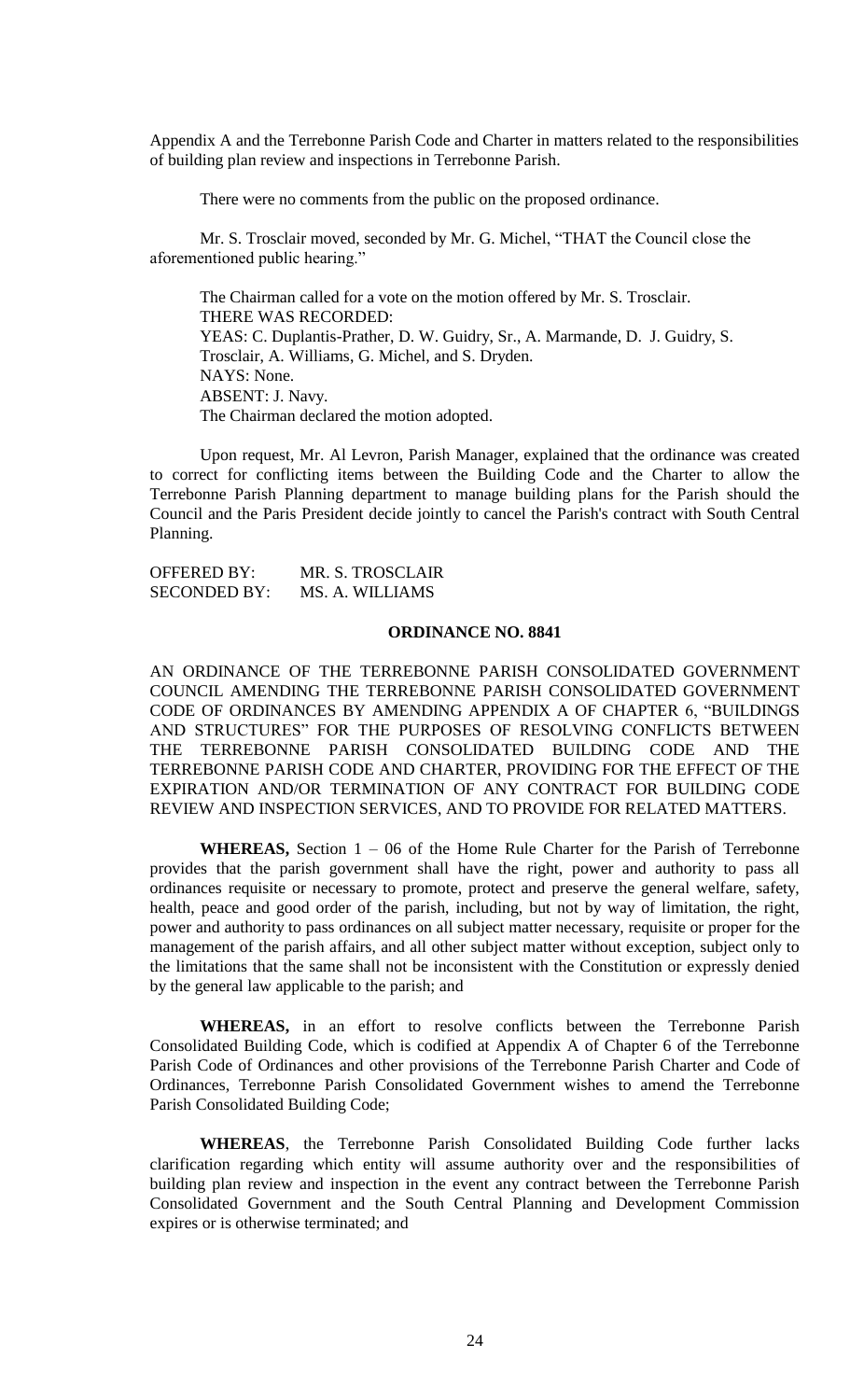**WHEREAS,** accordingly, the Terrebonne Parish Consolidated Government desires to amend Appendix A of Chapter 6 of the Terrebonne Parish Code of Ordinances to resolve conflicts and clarify authority and responsibilities of building plan review and inspections in Terrebonne Parish;

**NOW, THEREFORE, BE IT ORDAINED** by the Terrebonne Parish Council on behalf of the Terrebonne Parish Consolidated Government that:

## Section I

The following sections of the Code of Ordinances of Terrebonne Parish at Chapter 6, Appendix A, are hereby amended, using strikethrough to indicate deletions and underlining to indicate additions, and same are hereby adopted to read as follows:

## **SECTION 102 - APPLICABILITY**

102.1 General. Where there is conflict between a general requirement and a specific requirement, the specific requirement shall be applicable. Where, in any specific case, different sections of this code specify different materials, methods of construction or other requirements, the most restrictive shall govern. The provisions of this code are not intended to abrogate any authority given by the Terrebonne Parish Charter to the Parish President or the Terrebonne Parish Council over the Terrebonne Parish Consolidated Government Department of Planning and Zoning regarding building permits, and any provision of this code which results in such an abrogation shall be deemed invalid or void.

\* \*

#### **SECTION 103**

## **ADMINISTRATION & ENFORCEMENT**

103.1 *Administration.* Terrebonne Parish Consolidated Government (TPCG), hereinafter referred to as "*the jurisdiction*", shall have full control of this code [and] shall appoint or designate a *Building Code Administrator* qualified to be responsible for all aspects of its administration and supervision of its implementation.

103.2 *Creation of Enforcement Agency.* The South Central Regional Construction Code Council (SCRCCC) shall be responsible for the overall enforcement of this code under the terms of and to the extent provided in a Cooperative Endeavor Agreement (CEA) between the jurisdiction and SCRCCC. Whenever the term "department of building safety" is used in the codes adopted by virtue of this chapter, it shall, to the extent determined under the terms of the CEA, mean the South Central Regional Construction Code Council.

103.3. *Appointment of a Building Official.* South Central Regional Construction Code Council shall appoint the building official and throughout this code the term "building official" shall refer to the building official appointed by South Central Regional Construction Code Council.

103.4 *Building Official Duties*. The building official shall be the sole authority for interpretive and technical matters required by the code. Provided that, for the purposes of administering this code, the building code administrator appointed or designated by the jurisdiction, as the most senior construction code enforcement official employed by the jurisdiction, shall conjointly be vested with such administrative duties and powers as are herein accorded to the building official.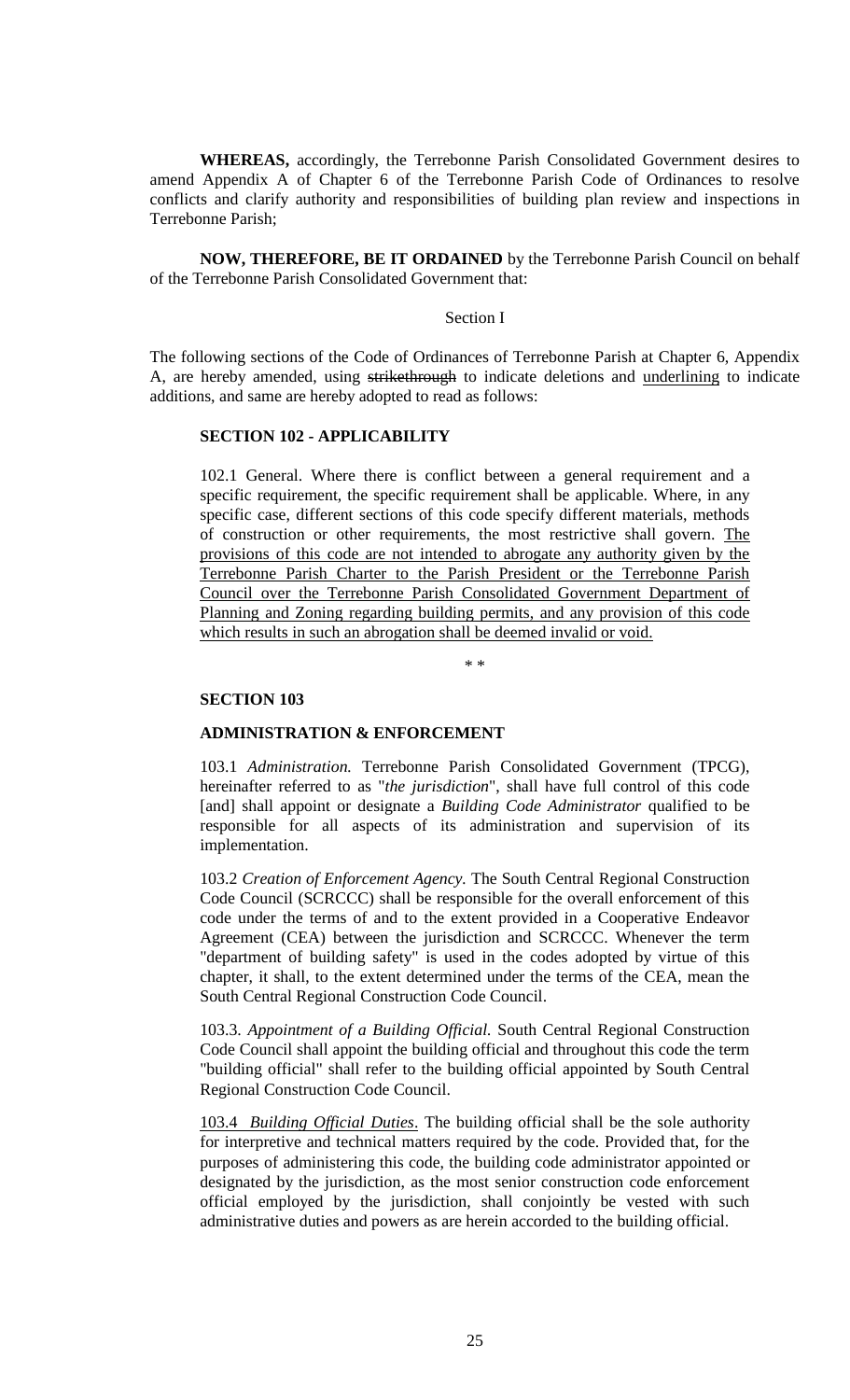103.54 *Deputies.* In accordance with the prescribed procedures of the South Central Regional Construction Code Council, deputy inspectors, related technical officers, plan examiners, and other employees shall be appointed. Such employees shall have powers, as delegated by the building official.

103.6 *Effect of Termination of CEA.* In the event the CEA between the jurisdiction and the SCRCCC expires or is terminated:

103.6.1 The jurisdiction shall be responsible for the overall enforcement of this code in accordance with the Charter and Code of Ordinances of the Terrebonne Parish Consolidated Government and the laws of the state of Louisiana;

103.6.2 The Terrebonne Parish President shall appoint the Building Official, subject to confirmation by the Terrebonne Parish Council, who shall have the authority and responsibilities granted by the code;

103.6.3 Deputies shall be hired or appointed administratively by the jurisdiction, and they shall have such powers as delegated by the Building Official;

103.6.4 The Board of Appeals, created by Section 113.1 of this code, shall consist of an administrative review board, for which purpose the parish manager shall sit as chairman, with two board members: the Director of Planning and Zoning and a person designated by the Parish President for their knowledge of construction matters. The Chief Building Official shall attend the hearing. The board shall assume all authority and obligations provided for in Section 113 of this code.

103.6.5 Section 113.4 shall be inapplicable.

\* \* \*

## **SECTION 109 - FEES**

*109.1 Payment of Fees.* Notwithstanding any provision of this code to the contrary, the jurisdiction shall maintain authority to determine the amount of any permit fee(s) charged to applicants in accordance with this Section. A permit shall not be valid until the fees prescribed by law have been paid, nor shall an amendment to a permit be released until the additional fee, if any, has been paid. Fees shall not be discounted for any cause except as specifically provided for in this code.

\* \* \*

109.2.3 Third party service providers. Parish may grant a permit fee discount to applicants who have contracted with a qualified third party provider for plan reviews and inspections as required by the Louisiana Uniform Construction Code and other state or local laws which have been or may be adopted, said discount to be no greater than 40% of the standard permit fee that would otherwise be charged the applicant. In the instance that a third party provider is used for plan review only, there shall be no discount. In the instance that the third party provider is used for inspections only, the discount shall be no greater than 30% of the standard permit fee. Permit fees for applicants selecting third party provider services for required inspections, or for required inspections and plan review, may be discounted to the extent permitted in any agreement entered into with the code enforcement agency by virtue of Section 103.2 of this code.

109.2.4 Amendment of fees. The nature and level of fees specified in Tables  $109.2.2(1)$ ,  $(2)$ ,  $(3)$  and  $(4)$  may be amended by resolution ordinance of the Council of the jurisdiction.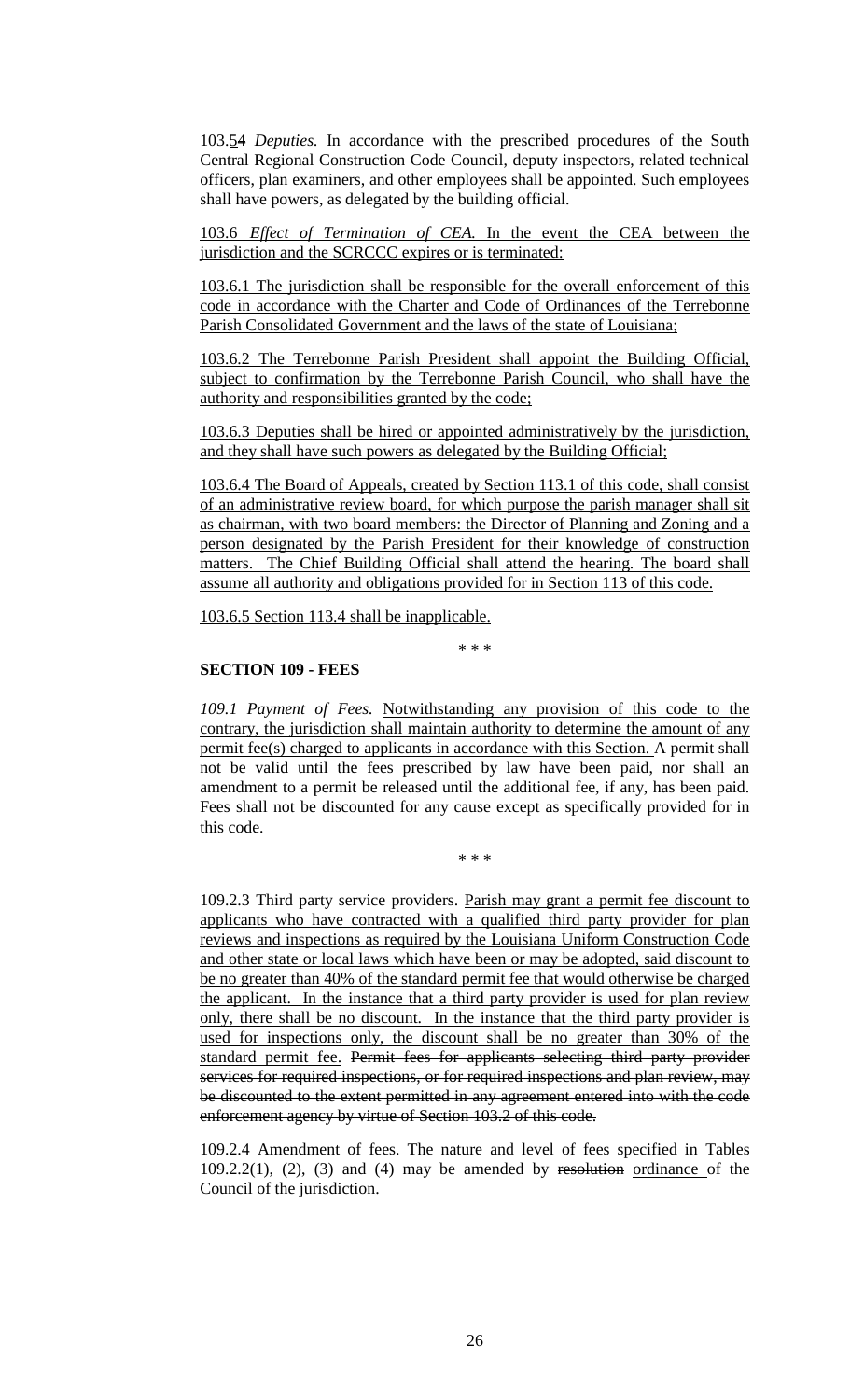## Section II

Any and all other provisions of the Code not amended herein, shall remain in full force and effect. If any word, clause, phrase, section or other portion of this ordinance shall be declared null, void, invalid, illegal, or unconstitutional, the remaining words, clauses, phrases, sections and other portions of this ordinance shall remain in full force and effect, the provisions of this ordinance hereby being declared to be severable.

#### Section III

This ordinance shall become effective upon approval by the Parish President or as otherwise provided in Section 2-12 or 2-13(b) of the Home Rule Charter or as otherwise required by the Home Rule Charter for a Consolidated Government for Terrebonne Parish, whichever occurs sooner.

This ordinance, having been introduced and laid on the table for at least two weeks, was voted upon as follows:

## **THERE WAS RECORDED:**

YEAS: C. Duplantis-Prather, D.W. Guidry, Sr., A. Marmande, D.J. Guidry, S. Trosclair, A. Williams, G. Michel and S. Dryden. NAYS: None. NOT VOTING: None. ABSTAINING: None. ABSENT: J. Navy. The Chairman declared the ordinance adopted on this, the 26th day April 2017.

F. A public hearing for a proposed 50' radio tower and discussion and possible action regarding a requested setback waiver for proposed tower at 6282 West Main Street by Southeastern Broadcasting, Inc. (Gumbo 94), contingent upon execution of the waiver and hold harmless agreements.

Mr. G. Michel moved, seconded by Ms. A. Williams, "THAT the Council close the aforementioned public hearing."

The Chairman called for a vote on the motion offered by Mr. G. Michel. THERE WAS RECORDED: YEAS: C. Duplantis-Prather, D. W. Guidry, Sr., A. Marmande, D. J. Guidry, S. Trosclair, A. Williams, G. Michel, and S. Dryden. NAYS: None. ABSENT: J. Navy. The Chairman declared the motion adopted.

Mr. Chris Pulaski, Director of Planning and Zoning, gave the Council a recommendation to approve the waiver as per protocol of the Building Code.

Mr. G. Michel moved, seconded by Mr. D. W. Guidry, Sr., "THAT the Council approve a setback waiver for proposed tower at 6282 West Main Street by Southeastern Broadcasting, Inc. (Gumbo 94), contingent upon the execution of the waiver and hold harmless agreements."

The Chairman called for a vote on the motion offered by Mr. G. Michel. THERE WAS RECORDED: YEAS: C. Duplantis-Prather, D. W. Guidry, Sr., A. Marmande, D. J. Guidry, S. Trosclair, A. Williams, G. Michel, and S. Dryden. NAYS: None. ABSENT: J. Navy. The Chairman declared the motion adopted.